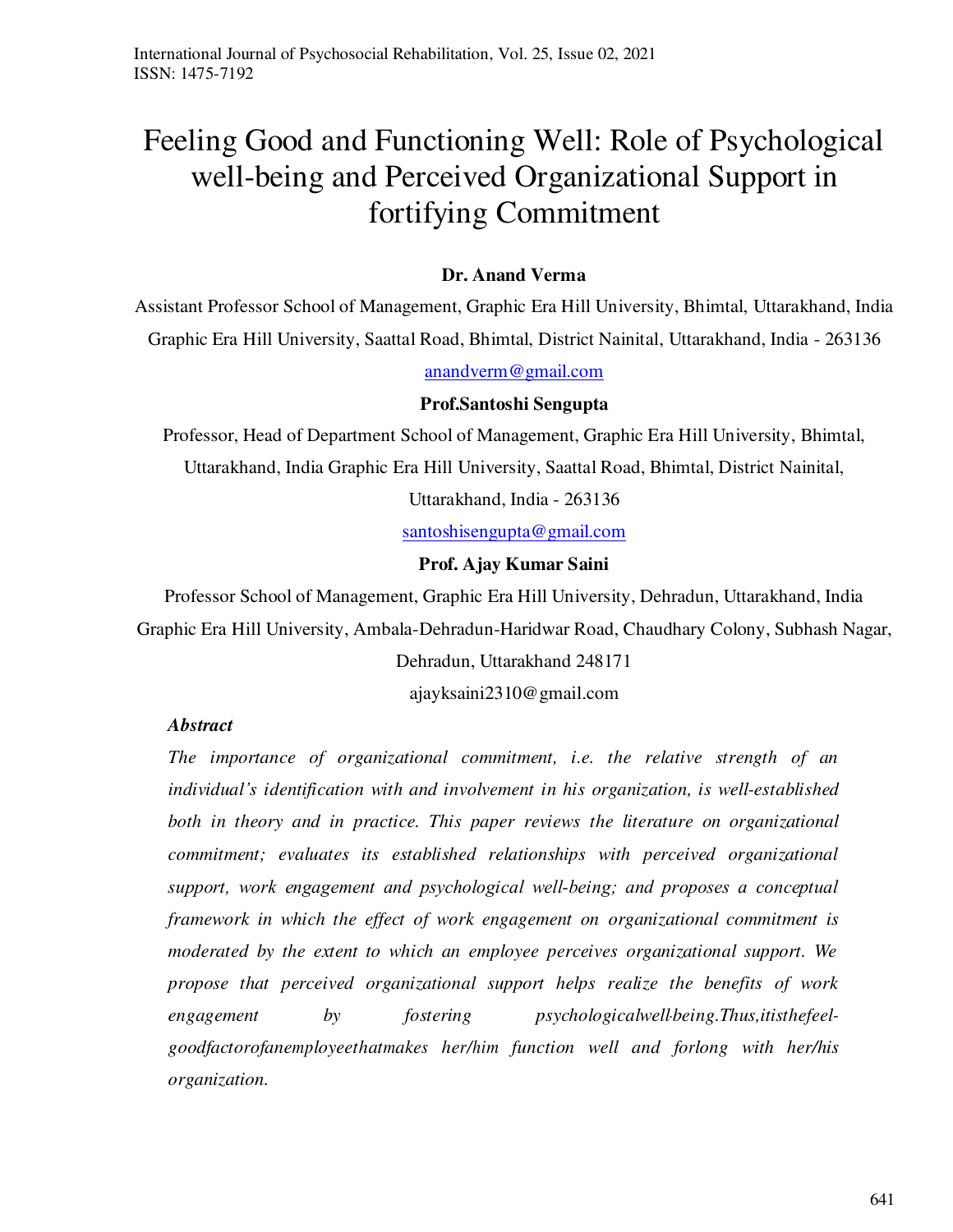*Keywords: Psychological well‐being, Work Engagement, Perceived Organizational support, Organizational Commitment* 

#### **1. Introduction**

Today's dynamic business environment is characterized by flexibility, innovation, and speed·to-marketthus, effectively developing and managing employees' knowledge, experience s, skills, and expertise—collectively defined as 'human capital'—has become a key success factor for sustainable organizational performance (Foss and Saebi, 2017; Meier, Favero & Compton, 2016). Building on human capital, aligning it with organizational strategy and retaining them for long term can help organizations have enhanced performance outcomes (Prajogo & Oke, 2016). Companies are increasingly aiming at enhancing their human resource by trying to engage not only the body, but also the mind and the soul of every employee, thus looking for employees who are willing to psychologically invest in their work i.e. employees who are engaged. Their larger aim is to have them retained and sustained in their organizations by fortifying their organizational commitment.

Organizational commitment (OC) is an important concept to be studied and understanding its processes has implications for employees, organizations and society as a whole (Mowday, Porter, & Steers, 1982) as it results in lower rates of job movement and perhaps higher national productivity or work quality or both (Mathieu & Zajac, 1990). Moreover, committed employees are more likely to engage in extra-role behaviors, such as creativeness or innovativeness, which are often what keeps an organization competitive (Katz & Kahn, 1978). Positive associations between work engagement and indicators of organizational commitment have previously only beenfoundincross‐sectionalstudies(Hakanen,Schauefli&Auhola,2006;Llorens,Bakker,

Schaufeli & Salanova, 2006; Schaufeli, 2004). There is evidence that work‐related motivational process from job resources lead to work engagement which further leads to organizational commitment taking place over time (Hakanen, Schaufeli, Ahola, 2008). The linkage with work engagement is of major importance to the organizations as it enhances commitment of employees, thus making them more eligible to receive both extrinsic and psychological rewards associated with organizational membership. Given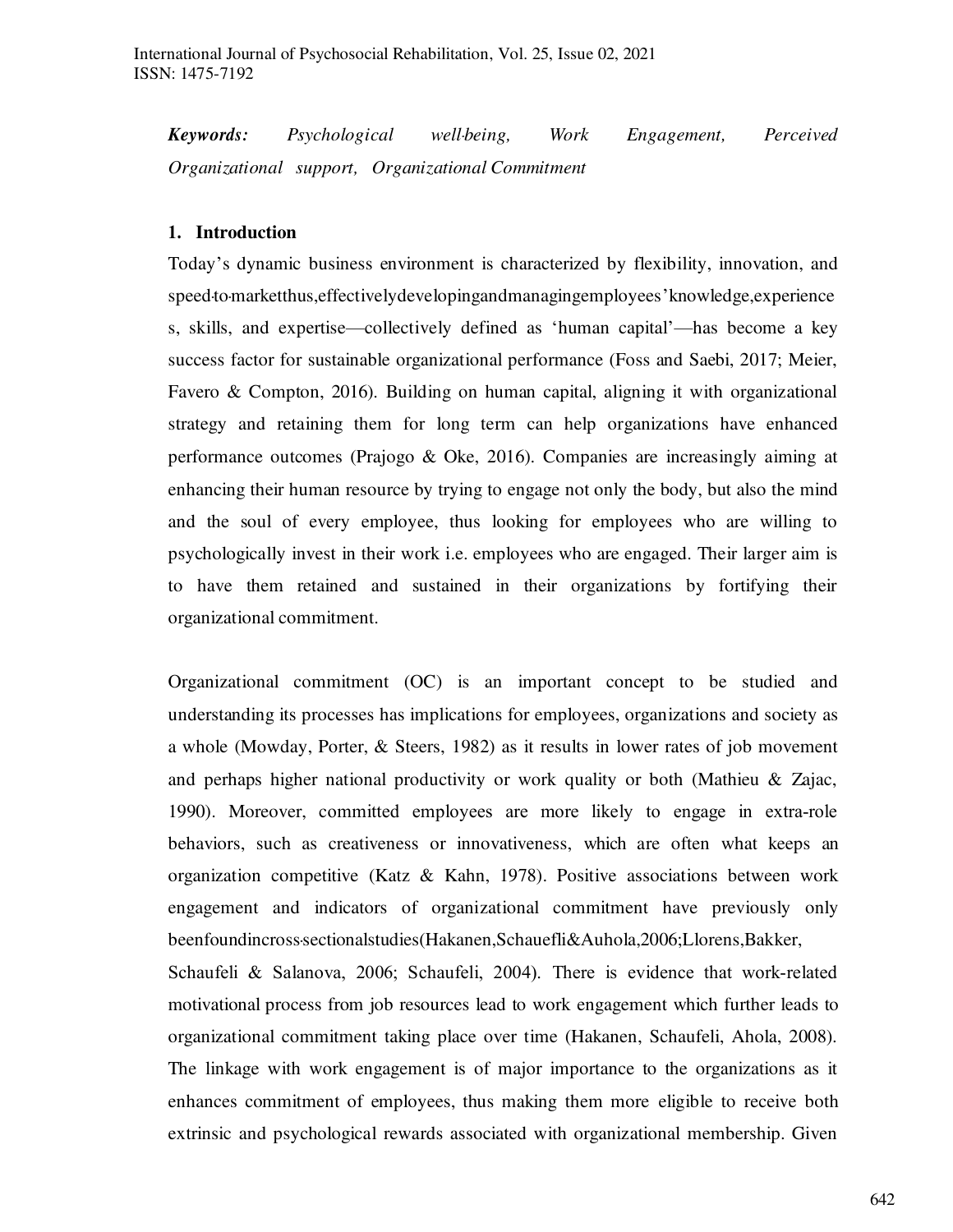the amount of speculation concerning the importance of employees' commitment in organizations; its linkage with work engagement; and the amount of research that has been devoted to both these concepts in recent years, it is useful to further elaborate how work engagement drives organizational commitment.

Despite numerous quality studies linking organizational commitment with work engagement (Hakannen, Schaufeli, & Ahola, 2008; Hallberg, 2006; Cho, Laschinger, & Wong 2006), explanations on mechanisms that lead engagement to organizational commitment remain thin. Why do engaged employees feel more committed toward their organization? What is the underlying mechanism that leads to it? Is there are a role played by the organization too? If yes, how much do organizational factors, mainly organizational support, explain the effect of engagement on commitment? To answer these questions, we thoroughly review literature on engagement, commitment and perceived organizational support, propose some hypotheses and move ahead to propose a model with the help of these three constructs. Before describing this model, we provide a briefly explain these concepts and the relationships among them.

#### **2. LiteratureReview**

#### **2.1 Organizational Commitment**

The concept of organizational commitment is based on Social Exchange Theory (Blau, 1964, Emerson, 1976) and the norm of reciprocity (Gouldner, 1960). According to social exchange theory, organizations are forums for transactions (Cropanzano, Howes, Grandey, & Toth, 1997; Randall, Cropanzano, Bormann, & Birjulin, 1999) wherein employees have transactional relationships with their organization. Reciprocity is a social norm or value that '...people should help those who have helped them and people should not injure those who have helped them' (Gouldner, 1960, p. 171). Both the social exchange theory and reciprocity are applied to the employee–organizational relationship in the exchange of resources –symbolic or tangible, between employee and employer. It implies that each party, be it the employer or the employee, gets something out of the relationship otherwise the relationship will cease to exist (Foa & Foa, 1980). The employees' identification with an organization can be defined as the perception of shared characteristics with prototypical organization members and shared experiences with the organization (Mael & Tetrick, 1992). Meyer and Allen (1997) took several models and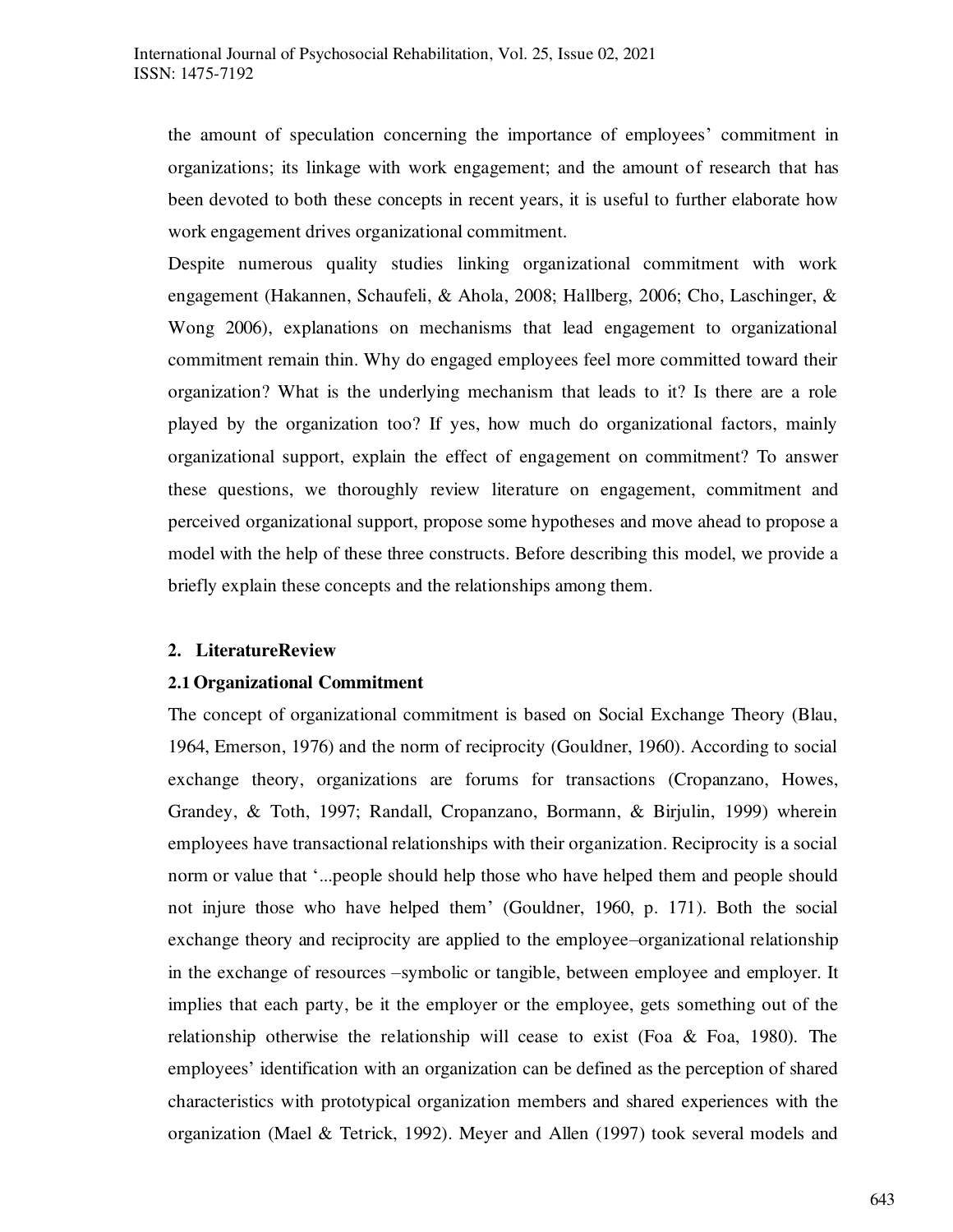definitions of commitment, combined them and determined the underlying themes to construct their Three Component Model of Commitment viz., affective, continuance, and normative component of commitment. Affective commitment pertains to the employees who are part of the organization because they want to be; hence, one would expect them to be present at work and motivated to perform their best (Meyer & Allen, 1997). Normative commitment refers to the group of employees who feel like they should stay with the organization out of a sense of obligation. Continuance commitment, on the other hand, describes the employees who are committed because they believe the costs associated with leaving the organization are too high and hence, they remain (Meyer  $\&$ Allen, 1997). All in all, the concept of organizational commitment refers to a person's affective reactions to characteristics of his employing organization. It is concerned with feelings of attachment to the goals and values of the organization, one's role in relation to this, and attachment to the organization for its own sake rather than for its strictly instrumental value (Cook & Wall,1980).

In one of the major works, organizational commitment has been divided into three distinguished components (Buchanan, 1974) –Identification i.e. pride in the organization: the internalization of the organization's goals and values; Involvement—psychological absorption in the activities of one's role; and Loyalty—affection (brand attachment to the organization; a sense of belongingnessmanifestingas"awishtostay'.Despitehavingdifferenceofopinionsonthese

 three components (Hackman & Oldham, 1976, Warr, Cook, & Wall, 1979), we maintain this definition for our further conceptualization of the research model

In order to make the employees participate more, get more involved and be more committed, organizations also resort to financial participation. Financial participation is a generic term for the participation of employees in profit and enterprise results including equity of their employing firm. In general, there are two forms of employee financial participation: profit-sharing and employee share ownership (including options). While profit sharing is considered an incentive for employees with positive individual and organizational level outcomes, employee share ownership adds to that a share holding element where employees may consider themselves as co- owners of the firm, including the possibility of voice and control (Poutsma & Kaarsemaker, 2015).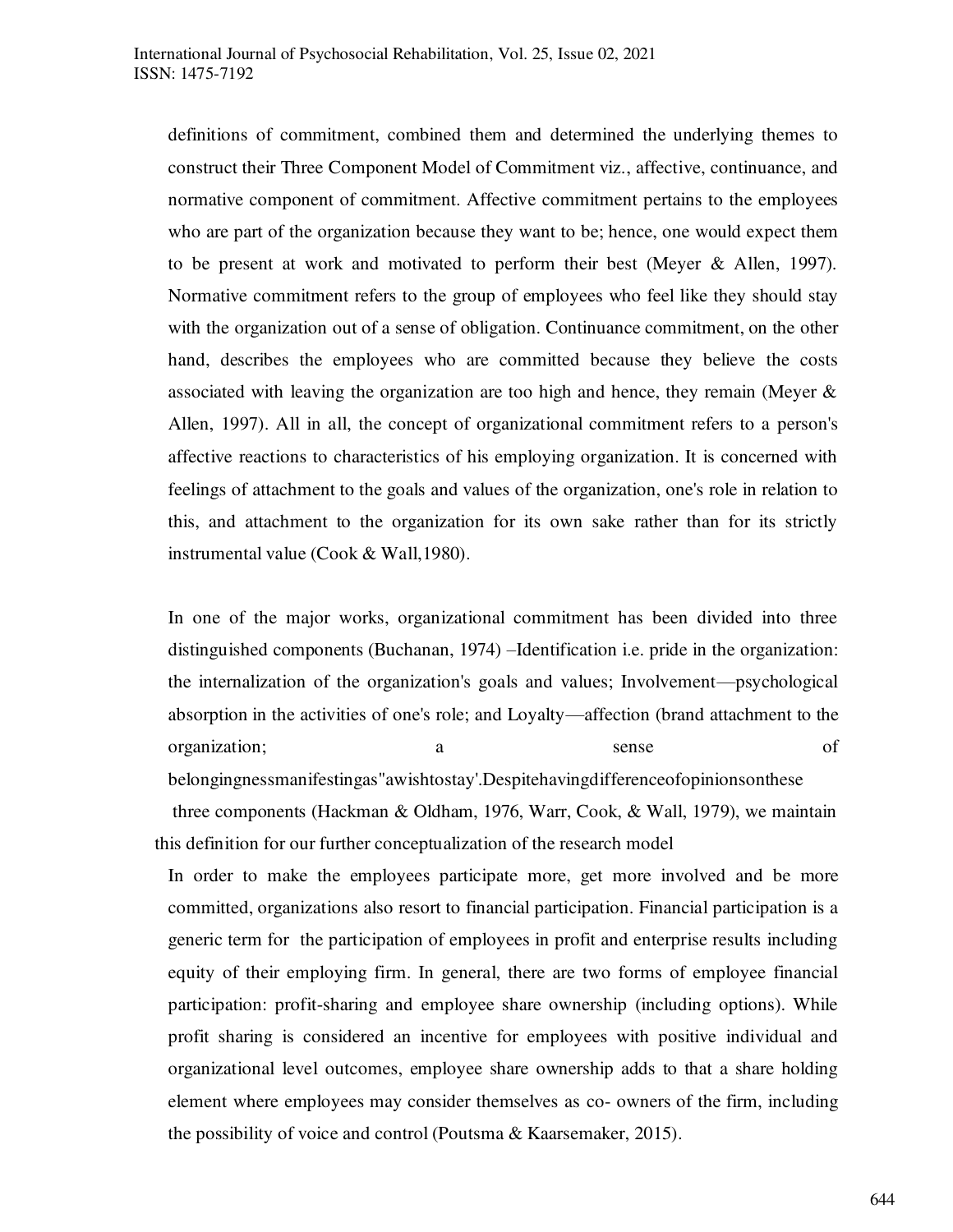In principle, by tying worker's pay more closely to firm's performance and involving workers in decision-making, employee ownership arrangements can help reduce the principal-agent problem in the workplace and increase performance and commitment (Kruse, 1997). Although studies that compare employee attitudes and self-assessed work behavior under employee ownership give a mixed picture (Kruse, 1997; Kruse, 1999, 2002) there are evidences that show higher satisfaction, organizational commitment, and motivation among employee owners due to stock ownership plans (Klein, 1988). This shows organizational commitment plays an important role in the sharing of the added value between workers andshareholders.

#### **2.2 Work Engagement as an important driver of OrganizationalCommitment**

Employee contribution is a critical business issue. If organizations want to produce more output with less employee input, they must try to engage not only the body, but also the mind and the soul of every employee (Ulrich, 1997, p. 125). In present times, organizations are in need of employees who are willing to psychologically invest in their work, i.e. who are engaged. Engaged employee works in a 'flow' wherein an individual is in absolute consonance with one's surroundings (Csikszantmihalyi, 1975). When the employees are in a state of flow, they experience oneness between self and the environment. Work engagement not only facilitates cognitive interpretation of in‐role activities, but also paves way for affective and psychological attachment to one's job and organization (May, Richard, & Lynn, 2004; Kahn, 2004; Saks, 2006). Workengagementisdefinedasapositive, fulfilling, work related state of mind that is characterized by vigour, dedication, and absorption (Bakker, Schaufeli, Leiter, & Taris, 2008;

Schaufeli,Salanova,Gonza´lez‐Roma,&Bakker,2002).Thevigoraspectofworkengagementi s categorized by high levels of energy and mental resilience while working, the willingness to invest effort in one's work, and persistence even in the face of obstacles (Salanova, Agut, & Peiro, 2005). The dedication aspect of work engagement is characterized as having a sense of significance, enthusiasm, inspiration, pride, and challenge at work (Salanova, Agut, & Peiro, 2005). Absorption refers to full concentration, happiness, and engrossment in one's work whereby time passes quickly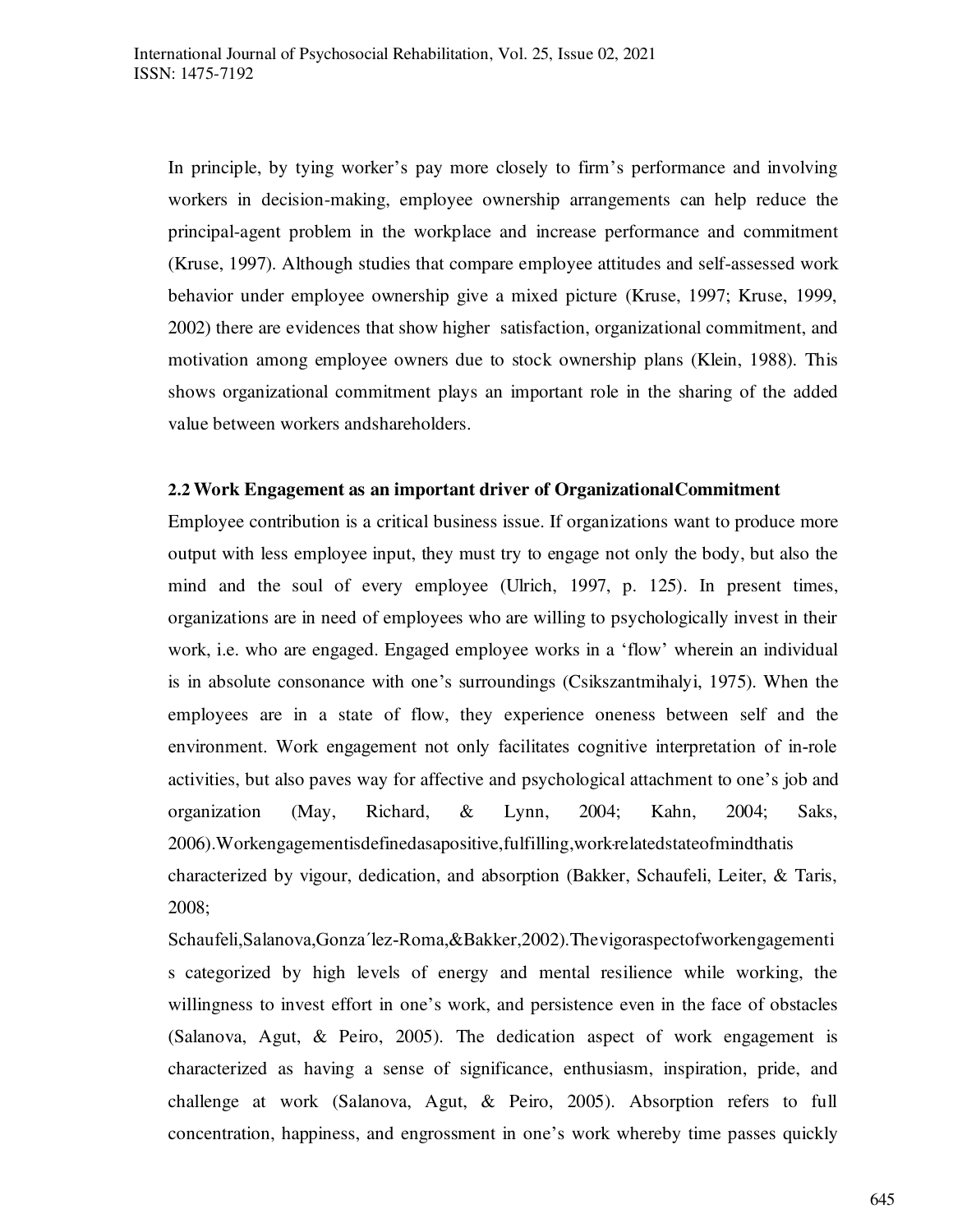and one has difficulty detaching oneself from work (Salanova, Agut, & Peiro, 2005). Recent research has found that work engagement is related to increased job performance and organizational commitment (Hakanen, Bakker, & Schaufeli,2006).

A growing number of studies of human resource practices show that innovative human resource practices that can encourage work engagement among employees, make them more involved and absorbed in their work can help enhance business productivity, primarily through the use of systems of related work practices designed to enhance worker participation and flexibility in the design of work and decentralization of managerial tasks and responsibilities (Ichniowski, Kochan, Levine, Olson, & Strauss, 1996). Engaged employees, who are intrinsically motivated to fulfill their work objectives, create job resources to use as means to achieve these objectives and are more likely to fulfill their work goals (Schaufeli, Bakker, & Salanova, 2006). Drawing from the broaden and build theory, Fredrickson (2003) proposes that positive affective states have the state of the state of the state of the state of the state of the state of the state of the state of the state of the state of the state of the state of the state of the state of the state of the state of the state

capabilitytobroadenemployees'momentarythought‐actionrepertoiresandbuildenduring personal, social and psychological resources. Work engagement, as a positive motivational-affectivestate,broadensbycreatingtheurgetoexpandtheselfthroughlearning and goal fulfilment, and as such builds resources. Building on such psychological resources generatepositiveself‐beliefsabouttheirself‐efficacy,makesthemfeelmorevaluableandeventua lly more optimistic about their stay with the organization (Maslach, Schaufeli & Leiter, 2001; Schaufeli & Bakker, 2004). Thus, engaged employees feel an intrinsic obligation to be socio-emotionally attached to the source of such engagement i.e., theirwork and their employing organization.

Work engagement has been mostly studied as a mediator in various studies. It provides an explanation for organizations that want to convert organizational level factors into commitment. In the best situations, people start their jobs feeling engaged with their work which often leads to organizational commitment (Maslach, 1997) but over time a mismatch between employee and job results in the erosion of work engagement. Structural conditions of the work environment play a significant role in influencing employee attitudes and behaviours (Kanter, 1987). Followingthesameline,apredictive,non‐experimentalsurveydesignwasusedtotesta theoretical model lining empowerment, engagement and commitment on a sample of new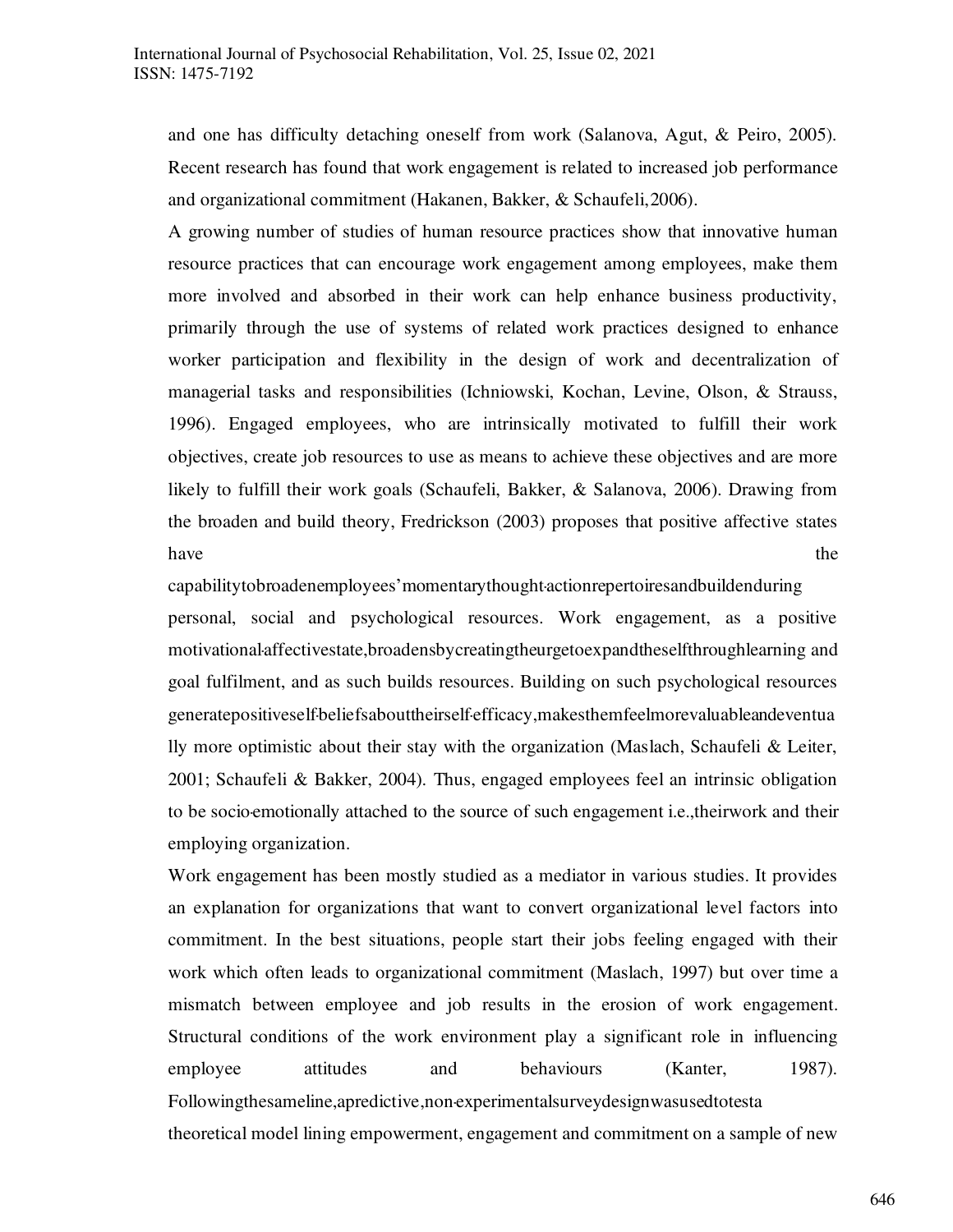graduate nurses (Cho, Lachinger, & Wong, 2006). It was found that as predicted, structural empowerment had a direct positive effect on the areas of work life, which in turn had a positive effect on work engagement. Subsequently, enhanced work engagement had a direct positive effect on organizational commitment. It also suggested that a good employee‐job fit resulted in greater work engagement which ultimately led to greater organizational commitment (Cho, Lachinger, & Wong 2006). The same study asserted that structural empowerment had a strong direct effect on organizational commitment. The results of the study provide support for an expanded model of work empowerment that links Kanter's theory to Maslach and Leiter's theory of work engagement, thereby illuminating the mechanisms through which empowering work conditions affect organizational attitudes and behaviours such as organizational commitment. Thereafter other empirical studies also endorsed a positive effect of work engagement on organizational commitment. A study on call centre employees in a South African organization showed work engagement as a significant predictor of organisational commitment (Simons, 2013). Another study on Swedish police stated the impact of work climate on engagement and organizational commitment. Different facets of work climate explained how employees perceived their job, workplace relations, supervisory styles, development horizons, and satisfaction. Work climate, in turn, was followed with several organizational outcomes and job attitudes such as organizational commitment and work engagement (Nima, Moradi, Archer, & Garcia,2014).

#### **2.3 Role of Psychological well‐being in capitalizing on Work Engagement**

Psychologicalwell‐beingisaboutlivesgoingwell;thecombinationoffeelinggoodand functioningeffectively.Thenotionofpsychologicalwell‐beingincludesconceptsofphysica land psychological health and has been found to be related to both work and personal life outcomes such as performance at work (Cropanzano, 1999; Wright, Bonett, & Sweeney, 1993; Wright, 2000; Wright, 1999) and successful relationships (Diener, 2002). PWB is a subjective experience. In other words, people are psychologically well to the extent that they believe

themselvestobe(Wright&Bonett,2007).Psychologicalwell-being(PWB)includessixcore well-beingdimensions:selfacceptance,purposeinlife,environmentalmastery,positiverelation s with others, autonomy and personal growth. In all, these six dimensions ''encompass a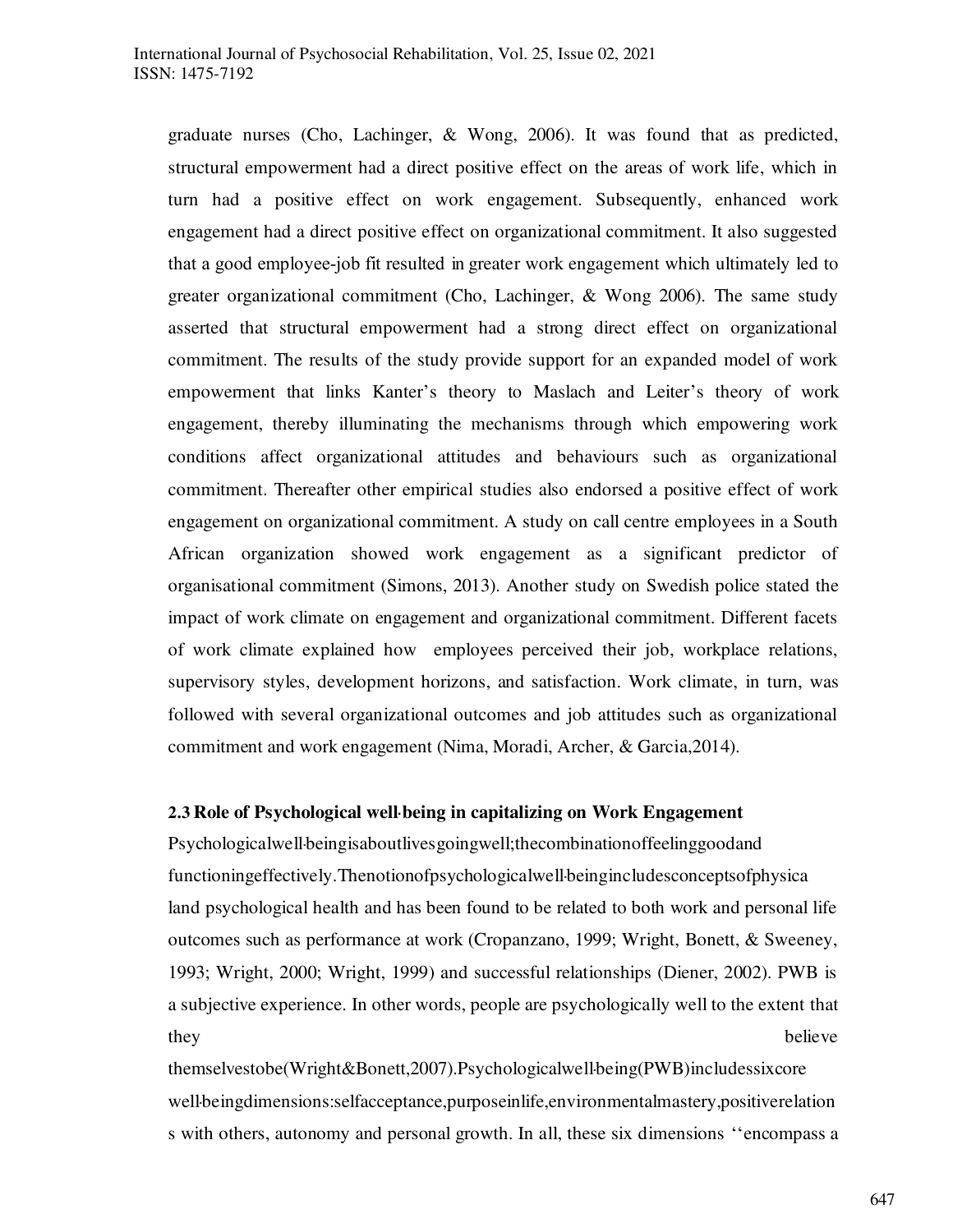breadth of wellness that includes positive evaluations of one's self and one's life, a sense of continued growth and development as a person, the belief that life is purposeful and meaningful, the possession of good relationships with other people, the capacity to manage one's life and the surroundingworldeffectively,andasenseofself-determination''(Ryff1989,p.99).Giventhis understanding of psychological wellness as a primary resource with reciprocal effects on work-related outcomes, it is important to consider how work-related attitude such as work engagementaffectsone'swell-being.Studiesonpsychologicalwell-beinghavebeenguidedby positiveandnegativeaffectandmanyresearchershaveoperationalizedwell‐beingasemployees' general affect (Positive Affect PA and Negative Affect NA) (Shoenfelt and Battista,2004).

Organizations are in need of employees who are willing to psychologically invest in their work, i.e. who are engaged. As mentioned above, work engagement is an active type of wellbeing (Warr, 1990). Broaden‐and‐Build (B&B) theory (Fredrickson, 1998, 2001) states that the experience of positive emotions can build resources and may predict wellbeing in the long run. B&B theory posits that positive emotions not only make people feel good at a particular point in time, but these emotions may also predict future wellbeing (Fredrickson and Joiner, 2002). In line with B&B theory, it has been found that there is a causal effect of personal resources on work engagement and that work engagement consequently leads to wellbeing (Hakanen, Schaufeli, & Ahola, 2008; Weigl, Hornung, Parker, Petru, Glaser, & Angerer, 2010; Xanthopoulou, Bakker, Demerouti, & Schaufeli, 2009). By experiencing positive emotions, people enhance their resources leading to work engagement that consequently will lead to a more enduring positive state of wellbeing. Work engagement is an important indicator of occupational well-beingforbothemployeesandorganizations(BakkerandDemerouti2008).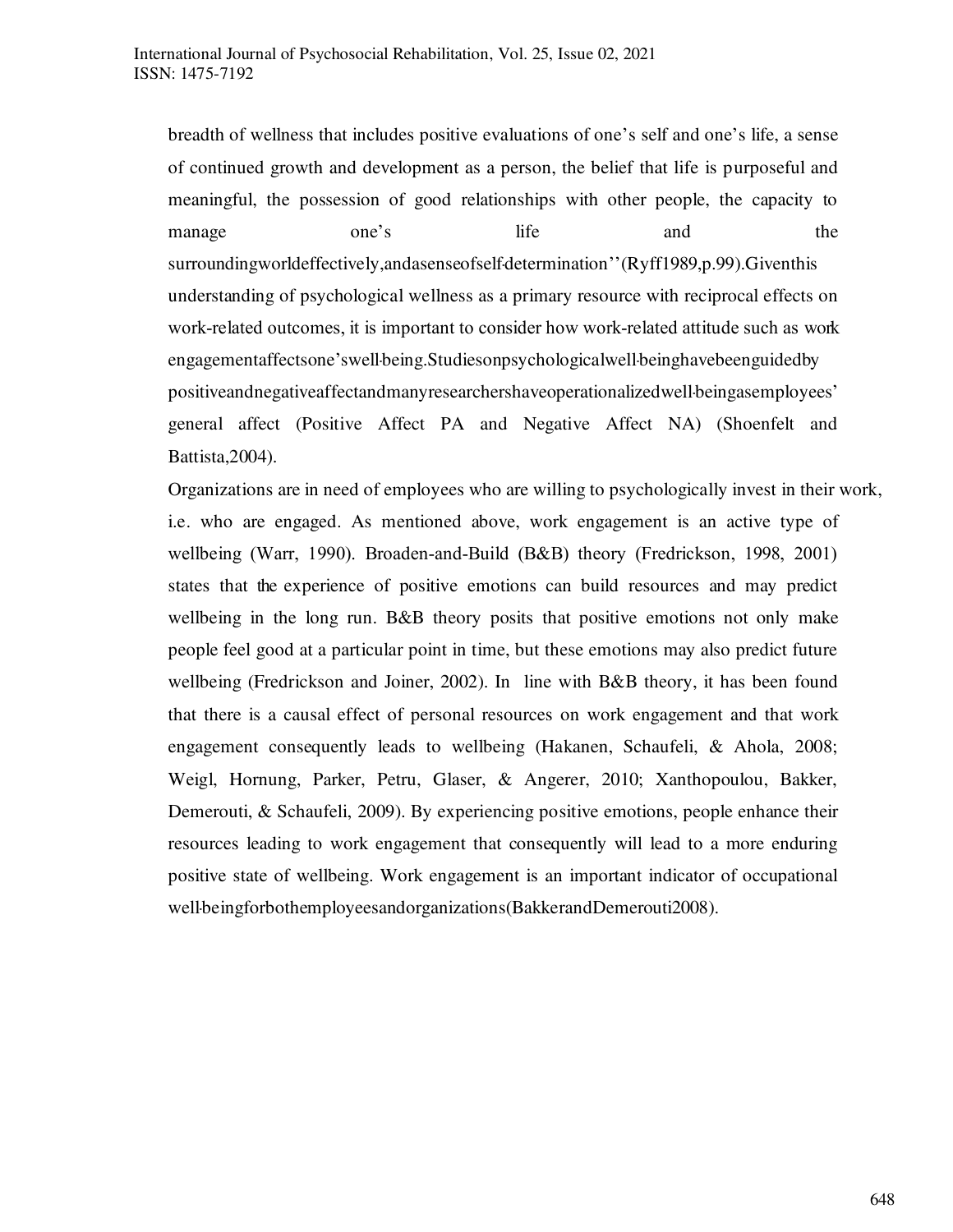International Journal of Psychosocial Rehabilitation, Vol. 25, Issue 02, 2021 ISSN: 1475-7192



Figure 1: Conceptual representation of the proposed relationships

#### **3. Propositions**

#### **3.1 The moderating role of Perceived OrganizationalSupport**

Because organizational commitment is a complex concept, other constructs such as perceived organizational support (POS), work values, perceived person‐organization fit, developmental experiences, and global job satisfaction are said to have positive correlation with organizational commitment (Polit and Beck 2004). Perceived organizational support (POS) is the overall extent to which employees believe that their organization values their contribution and cares about their wellbeing(Eisenberger,Huntingdon,Hutchinson,&Sowa,1986).Perceivedorganizationalsu pport, also linked to social exchange theory, has been discussed as important to affective organizational commitment. The premise of POS is that an employee who feels more attached to an organization will become more committed to it. So the greater the extent to which perceived material and social needs are met, the more supportive the organization is deemed to be (Fuller, Hester, Barnett, & Relyea, 2006). Drawing from the organizational support theory (OST) which maintains that employees form a global belief concerning the extent to which the organization cares about them and values their contributions to the organization (Eisenberger, Huntington, Hutchison & Sowa, 1986; Rhoades and Eisenberger, 2002), we suggest that perceived organizational support has moderating effects on the relationship of work engagement with psychologicalwell‐beingandwithorganizationalcommitment.Referringtoemployees'

perception of how much his organization supports him, it would be right to state that better the perception, more will be the feeling of well-being of the employee. For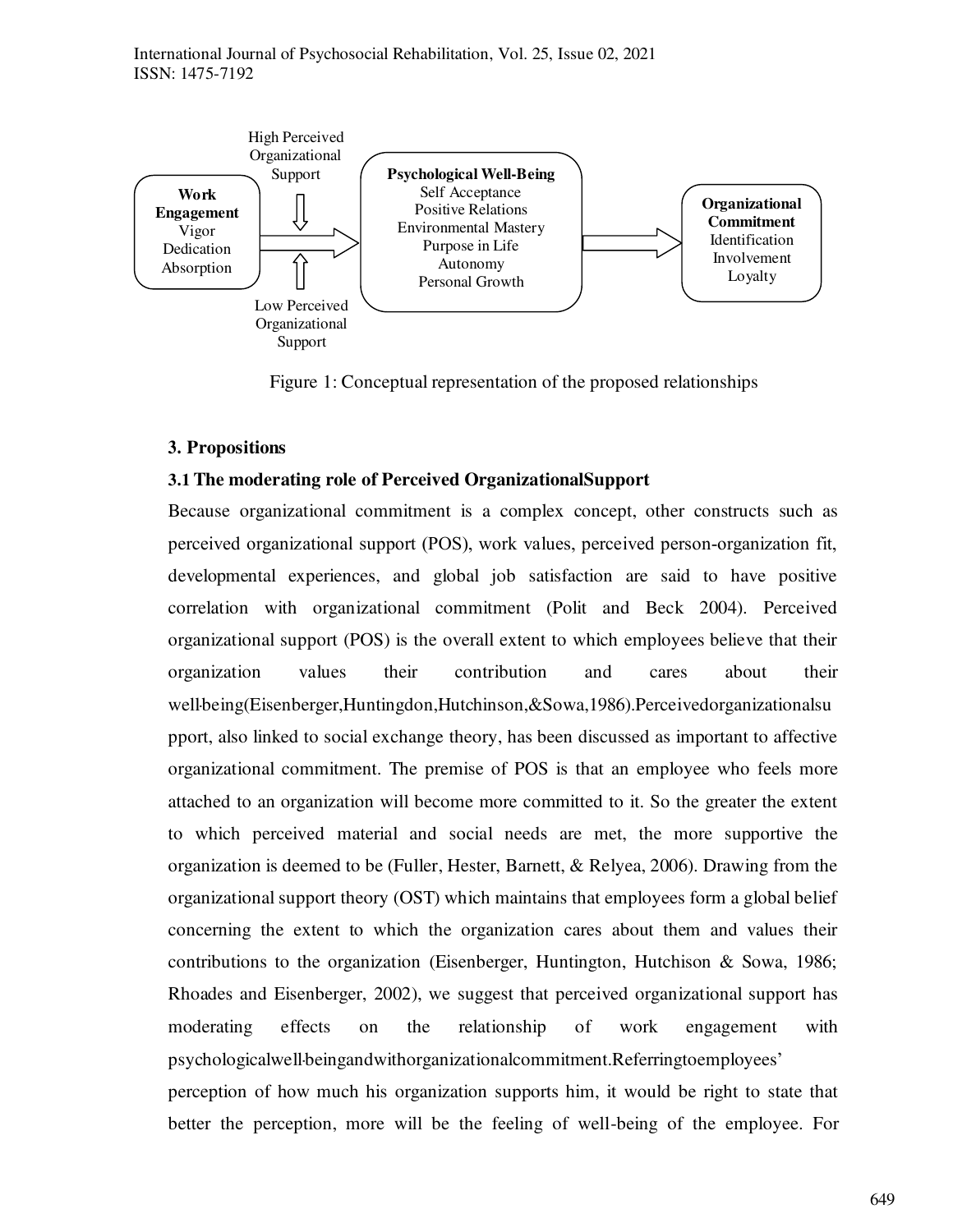example, an Employee Stock Ownership Plan (ESOP), a mechanism by which management gives employees stock in order to fulfill management's commitment to employee participation, to increase employee commitment and productivity among many other reasons (Klein and Hall, 1988), is viewed as organizational support by the employee that is consequently translated into their increased levels of well-being. If management is not committed to employee ownership and does little to communicate its benefits to employees, employee ESOP satisfaction tends to be low, which further lowers the level of satisfaction and eventually their well-being (Klein and Hall, 1988). Referring to the organizational support theory, we propose that the strength of the relationship betweenworkengagementandpsychologicalwell-beingisaffectedbyperceivedorganizational support. Thus, we suggest that when engaged employees perceive greater organizational support, itpromotesthemtoexperienceafeel‐goodfactorandinstillsafeelingofpsychological well-beinginthem.

*Proposition1: Perceived organizational support moderates the relationship between work engagementandpsychologicalwell‐beingsuchthatworkengagementwillleadto psychologicalwell‐beingmorewhenemployeesperceivehigherorganizationalsupportthan when they perceive lower organizationalsupport.* 

Referring to the organizational support theory (OST), it is stated that perceived organizational

supportpromotesaffectiveorganizationalcommitmentbycopingupsocio emotionalneedsof employees, for instance, esteem needs, approval, and emotional support (Armeli, Eisenberger, Fasolo, & Lynch, 1998; Eisenberger, Huntingdon, Hutchinson, & Sowa, 1986). According to OST, employees work harder in return for a high level of support and they exert extra efforts to achieve the organizational goals (Aselage & Eisenberger, 2003) because job satisfaction and organizational commitment are significantly affected by organizational support (Aubé, Rousseau, Morin, 2007; Riggle, Edmondson, & Hansen, 2009). There is positive relationship between perceived organizational support and organizational commitment because when employees perceive organizational support, the relationship between organization and employee changes (Chiang, Han,  $\&$ Chuang, 2011). Perceived organizational support increases the employees' feelings of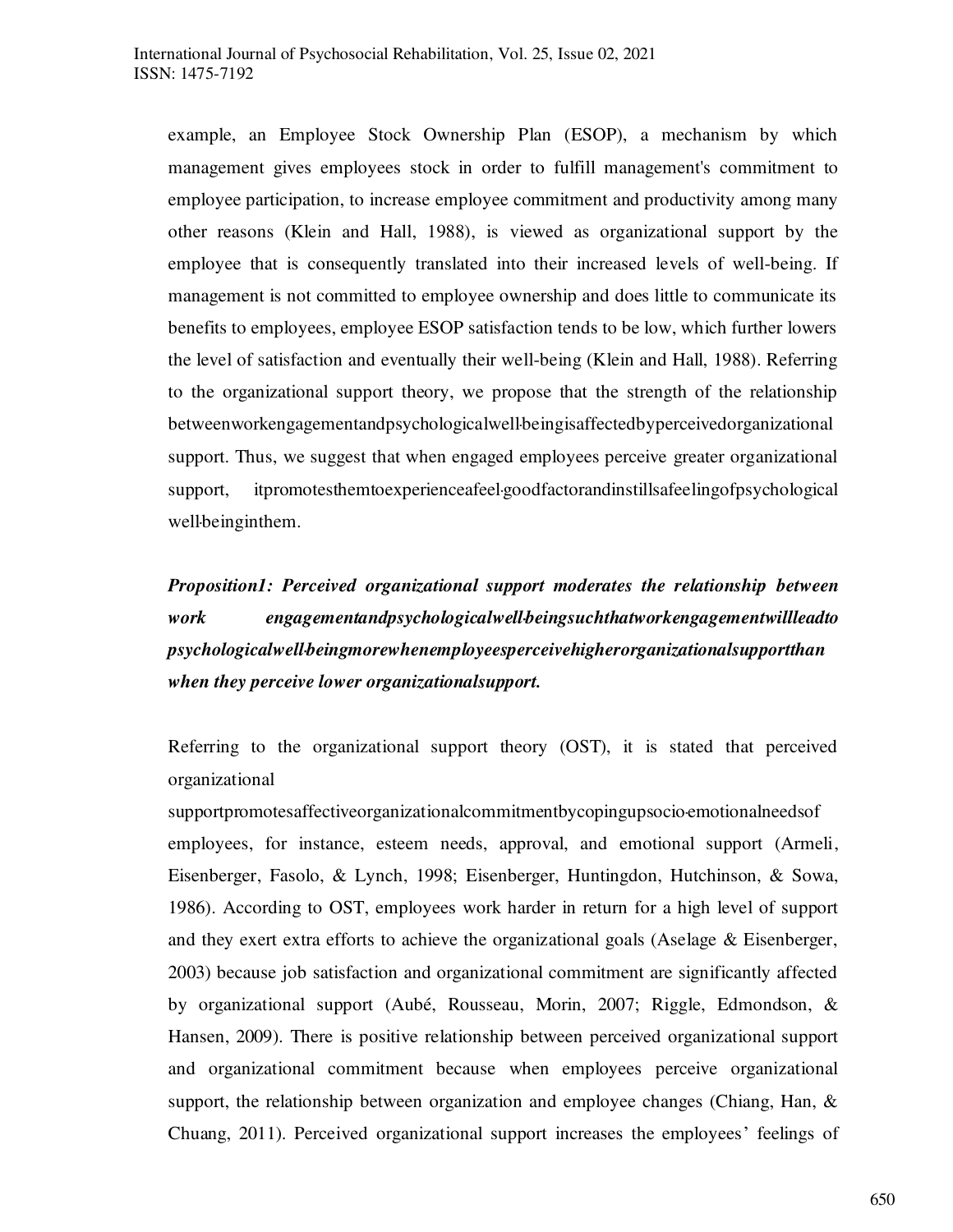obligations to help organization in the achievement of its objectives, their expectation and their commitment to organization so that the improved performance can be achieved (Eisenberger, Huntingdon, Hutchinson, & Sowa, 1986; Rhoades & Eisenberger, 2002; Shore & Shore, 1995; Gutierrez, Candela, & Carver, 2012; Celep & Yilmazturk, 2012). The higher the quality of POS, higher will be the organizational commitment of employees (Aselage and Eisenberger 2003; Allen, Shore, & Griffeth, 2003). Employees with high degree of perceived organizational supports relatively are more willing to remain with that particular organization (Allen, Shore, & Griffeth, 2003) and on the job these employees perform well (Eisenberger, Fasolo, &Davis-LaMastro, 1990). Forexample, employees are most satisfied when their companymakeslargeannualcontributionstotheESOP,theircompanycommunicatestoitspeop le benefits of shared value, and when they see management is strongly committed to employee ownership (Klein and Hall, 1988). Employees' satisfaction depends on the extent to which the organizations meet their needs and expectations in the form of shared value and ownership for financial gain, influence in company decision making, and a sense of greater involvement in the company (Klein and Hall, 1988). This satisfaction is closely related to organizational commitment as employees see the ESOP as proof of the company's generosity and commitment to its employees and thus feel greater satisfaction with the company as a whole (Pendleton, Wilson and Wright 1998, Filbeck, Gorman,  $\&$ 

Fink, 2015).

In addition to this, we suggest that the perceived organizational support affects the strength of the relationship between work engagement and organizational commitment. Perceived organizational support may not have a direct effect on commitment rather it has an indirect effect on commitment and it happens when POS interacts with engagement and affects employee's commitment towards his organization. Though engaged employees feel an intrinsic obligation to besocio·emotionallyattachedtotheirworkandtheiremployingorganization,itismore presumably more when the perceived organizational support is higher. We suggest that when engaged workers perceive higher organizational support they generate more commitment towards their organization.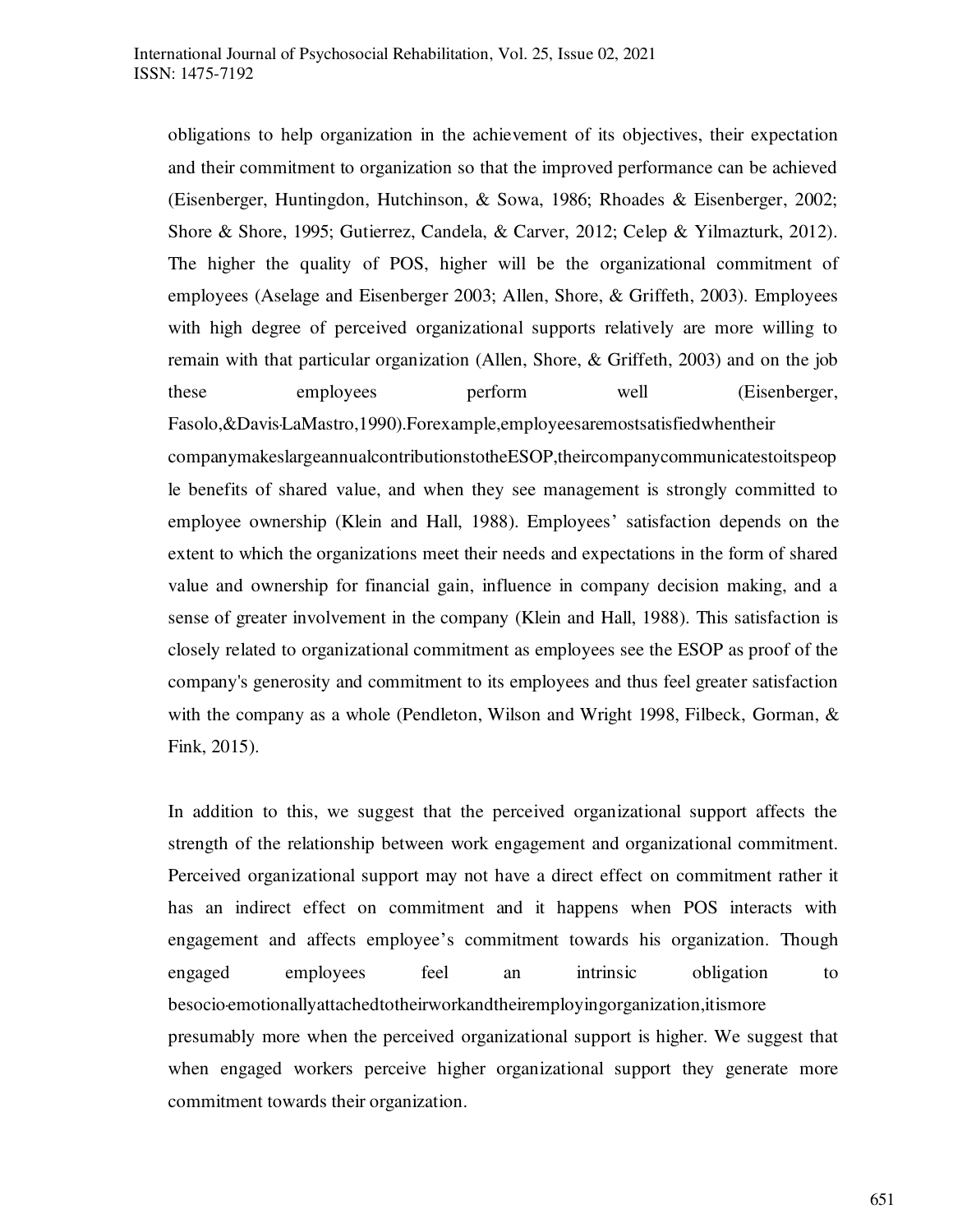*Proposition 2: Perceived organizational support moderates the relationship between work engagement and organizational commitment such that work engagement will*  lead to organizational commitment more when employees perceive higher *organizational support than when they perceive lower organizational support.* 

Psychologicalwellbeinghasbeenlinkedwithpositiveorganizationalbehavior, whichaimsto foster positive phenomena such as hope and resilience among employees (Luthans, 2002; Luthans and Youssef, 2004, 2007), and positive organizational scholarship, which is the study of what is positive, flourishing and life‐giving, at the organizational level (Cameron and Caza, 2004; Cameron, Dutton, Quinn, & Wrzesniewski, 2003). PWB also promotes and preserves employee mental health which leads to improvements in employee **performance** and turnover. Well-beingisprimarilydrivenbyone's dispositional affectand isoperational ised as employees'

general affect (positive and negative affect). A growing body of evidence suggests that employees' intention to turnover is related to the absence of work‐related Positive Affect (i.e.,

languishing)ratherthanthepresenceofwork-relatedNegativeAffect(i.e.,ill-being).Employee's positive affect is negatively and moderately correlated with withdrawal intentions, however, employee's negative affect is not significantly related to withdrawal intentions (Hart and Cooper, 2001). Positive job satisfaction and mood states reduced turnover intentions (Shoenfelt and Battista, 2004). Judge (1993) found that employees' general affect (PA and NA) moderated the relationship between job satisfaction and voluntary turnover (Wright and Bonett, 2007, Judge, 1993).

Turnover, which has been an important issue for organizations from quite some time, is majorly due to its significant business costs. The cost of losing an employee is almost 1.5 times the departing employee's annual salary (Cascio, 2003). Retention may also be assessed subjectively by asking employees about their commitment towards an organization. However, irrespective of whether intention to leave predicts actual turnover, employee's who harbour low organizational commitment are not likely to exhibit high levels of motivation or performance at work. As such, ahealthyorganizationisoneinwhichemployeesarecommittedtotheirorganizationratherthanb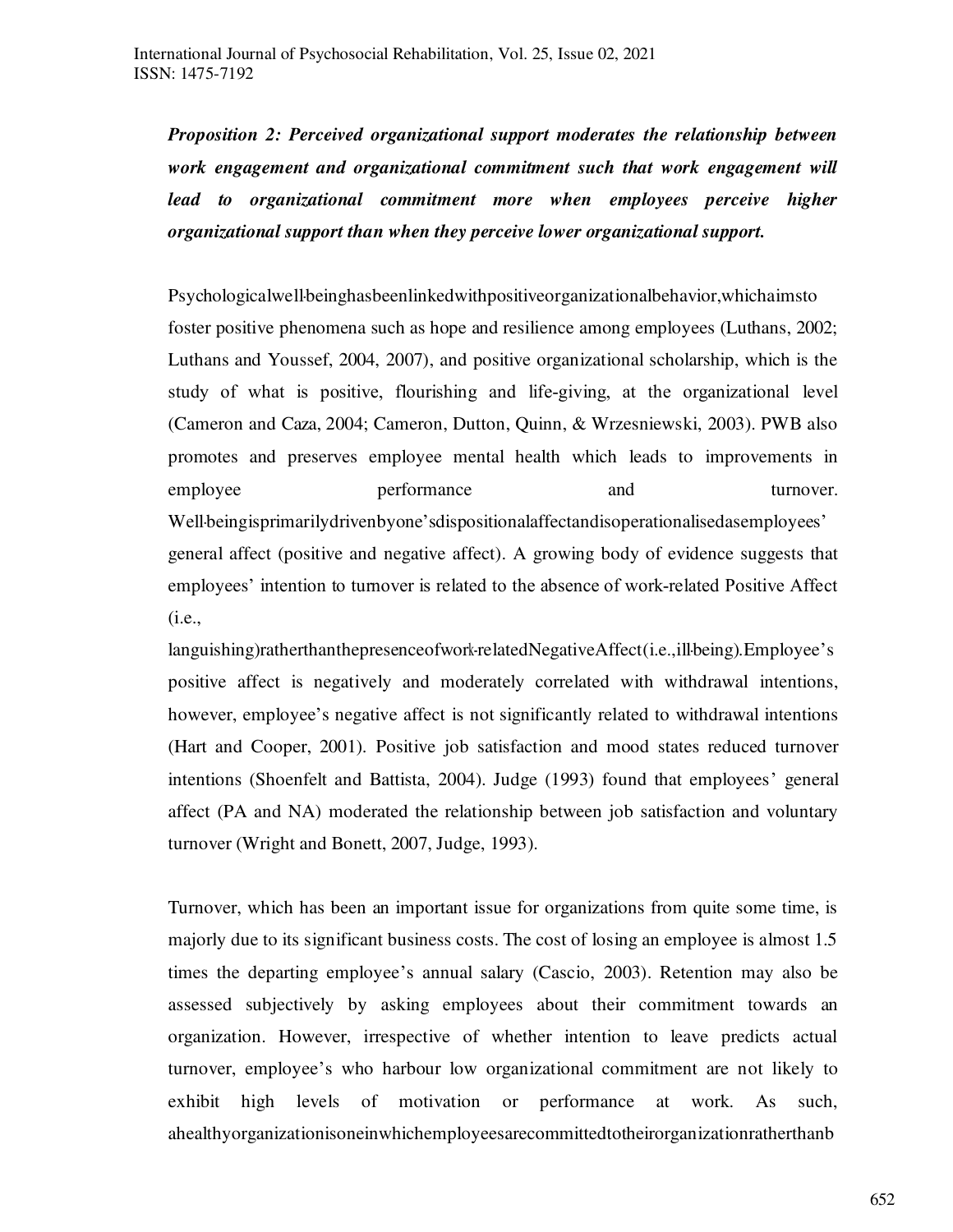earingintentiontoleave.Ithasbeenprovedinearlierresearchthatbothemployeewell‐being and job satisfaction have significant main effects on employee turnover, such that employees' commitment to stay with an organization is primarily driven by his dispositional affect (Judge,

1993).Employeeswhohaveapositivedispositionandarehighatpsychologicalwell‐beingwill show more signs of commitment with the organization.

Broaden and build theory also suggests that the experience of positive emotions builds resources and predicts wellbeing in the long run. These resources boost the level of engagement of an employee, who gets filled with positive emotions when he find himself vigorous, absorbed and dedicatedinhiswork.Thesepositiveemotionsleadtothefeelingofwell‐beingwhicheventually affects the commitment to the organization. Joining the two together and looking at the past

literature, weproposet wothings: one that psychological well being ispositively associated with organizationalcommitmentandsecondthatitispsychologicalwell‐beingmediatesthe relationship between work engagement and organizational commitment. There is evidence that that  $\mathbf{R}$  that  $\mathbf{R}$ 

employees'psychologicalwell-beingaffectstheirintentiontoleave.Infact,studieshaveshown thatemployees'intentiontoturnoverisrelatedtotheabsenceofwork‐relatedPA(i.e.,

languishing)ratherthanthepresenceofwork-relatedNA(i.e.,ill-being)(ShoenfeltandBattista,20 04).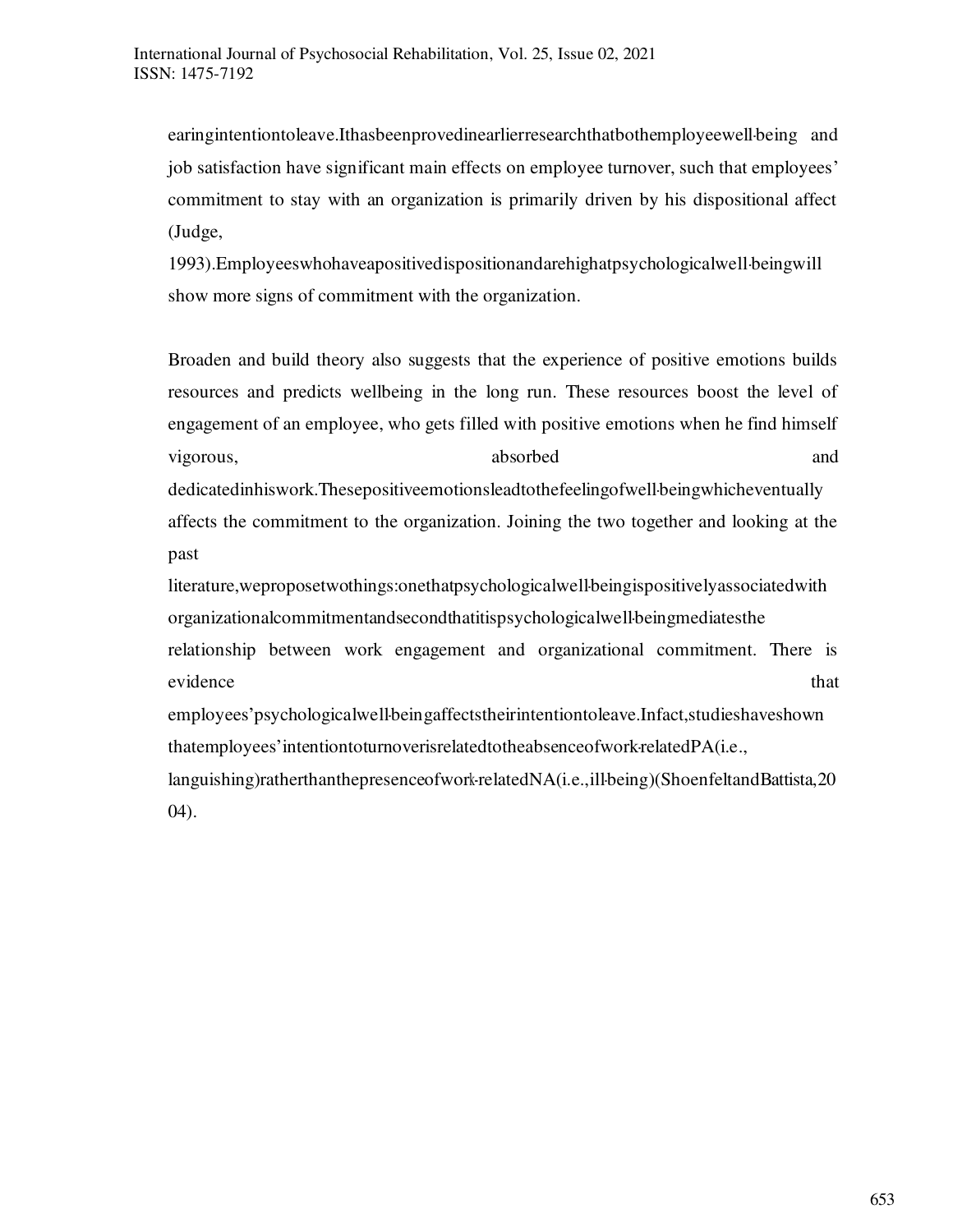*Proposition3:Psychologicalwell‐beingmediatestheinteractiveeffectofworkengagement and perceived organizational support on organizationalcommitment* 



#### **Figure 2: Research Model**

# **4. CONTRIBUTIONS TO THEORY ANDPRACTICE**

Our goal has been to synthesize the literature and present a set of variables that affect organizational commitment directly and indirectly. Review of literature shows work engagement mostly as a mediator that converts factors such as employee—job fit, work climate, structural empowerment into organizational commitment. Our conceptual framework considers the interactive effect of work engagement and perceived organizational support on well-being and how it is used to foster organizational commitment among the employees. Thus, work engagement will lead to higher commitment when the employee perceives high organizational support than when he perceives low organization support. We have augmented the theoretical framework with a testable model and research hypotheses. Clearly empirical work is required to testtheselinks.Giventheproposedroleofpsychologicalwell‐beingandperceived

organizational support in Figure 2, a sample of employees across various industries with a long tenure would be optimal. It would also be beneficial to consider employees who have low levels of commitment and how they perceive organization support so that the predicted moderating effects of POS on organizational commitment could be examined. As for all models proposing causal links, a longitudinal design assessing work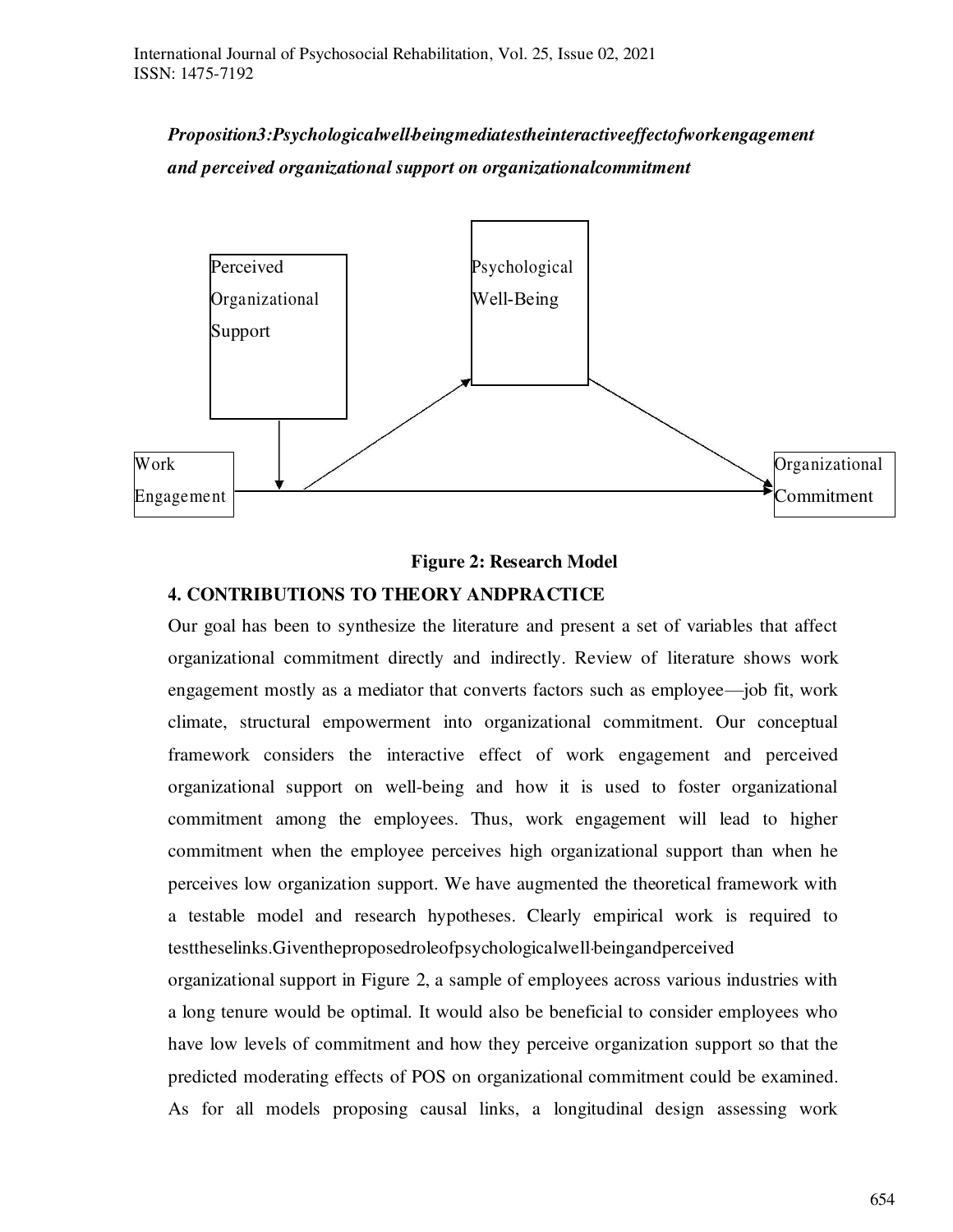engagement and organizational commitment would be ideal to fully confirm the direction of the proposed relationships.

We also explore the implications to practitioners, explicitly, how organizations and individuals may apply and benefit from this theoretical framework. The model provides practitioners withinsights for framing strategies to provide a work environment and frame organizational policies such that engagement levels of employees are enhanced. One thing to note here is that we are referring to 'perceived' organizational support that means even if the organizations feel their policiesareemployee‐friendlyandthattheyareprovidingsupporttotheiremployees,thesame maynotbetrueonemployeefront.Forexample,ifthepoliciesarenotwell communicatedtothe employees or if the policies are not properly implemented at various levels, employees will perceive organizational support to be low. The proposed relationships between work engagement, psychological well-being, perceived organizationals upportandorganizational commitment also need to be considered in terms of human resource applications for better management of human capital. We close with specific thoughts on a multi-faceted research agenda: a qualitative study to refine the constructs; empirical examinations that would assess engagement linked to commitment via well-being; and the study of these relationships in the context of shared eployee ownership. Theoretical refinement and empirical examination may validate this proposed framework and move it toward acceptance as a limited-domain theory. Alternatively, future examination may disconfirm our perspective. In either case, we are keen to know future research opportunities in this domain.

#### **List of References**

- Armeli, S., Eisenberger, R., Fasolo, P., & Lynch, P. 1998. Perceived organizational support and policeperformance:themoderatinginfluenceofsocioemotionalneeds.*JournalofApplied Psychology*, 832:288.
- Aselage, J., & Eisenberger, R. 2003. Perceived organizational support and psychological contracts: A theoretical integration. *Journal of Organizational Behavior*, *24*5,491-509.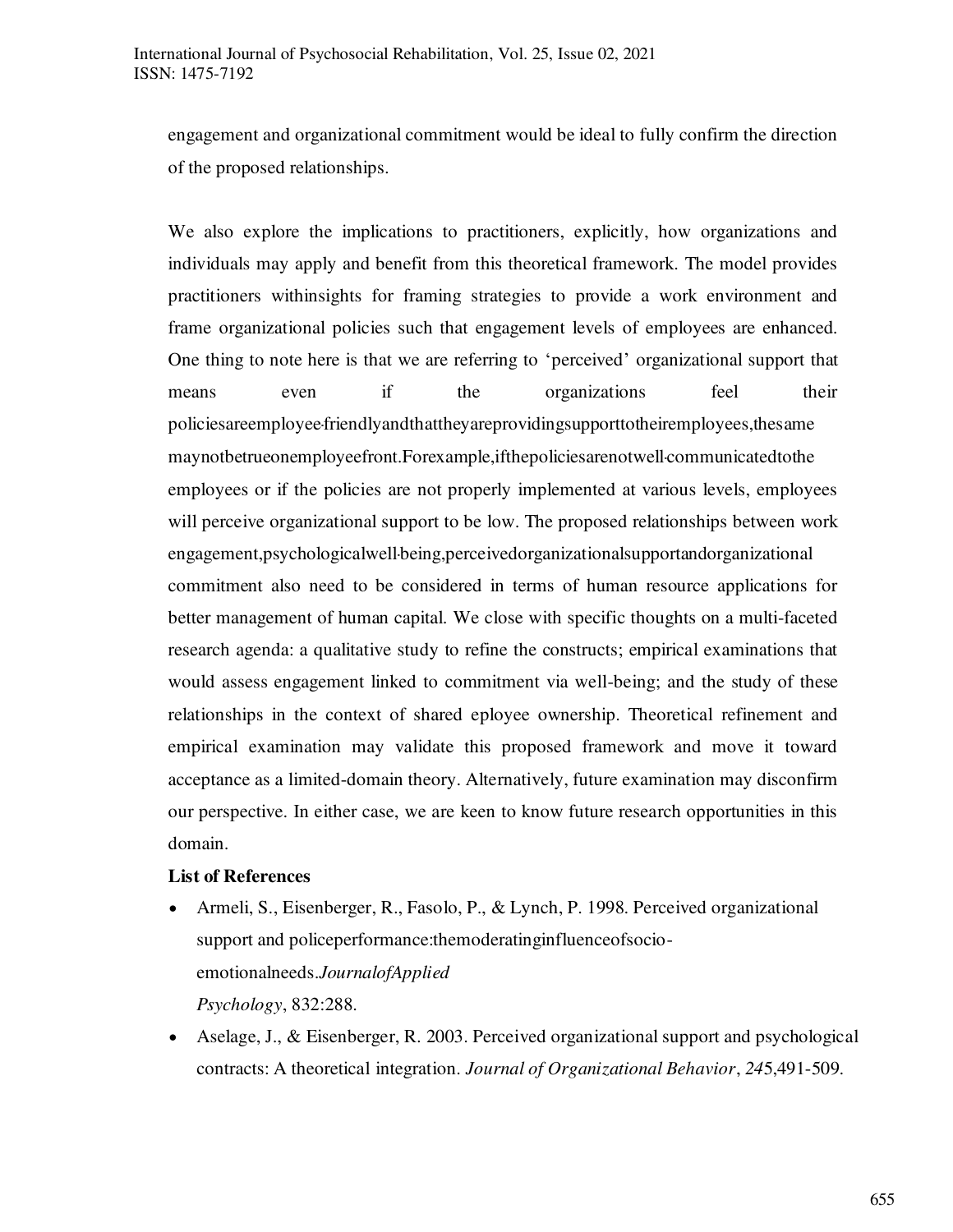Aubé, C., Rousseau, V., & Morin, E. M. 2007. Perceived organizational support and organizational commitment: The moderating effect of locus of control and work

autonomy. *Journal of managerial Psychology*, 225:479-495.

- Bakker, A. B., Schaufeli, W. B., Leiter, M. P., & Taris, T. W. 2008. Work engagement: An emerging concept in occupational health psychology. *Work & Stress*, *22*3,187-200.
- Bakker, A. B., & Demerouti, E. 2008. Towards a model of work engagement. *Career development international*,133:209-223.
- Blau, G. J. 1986. Job involvement and organizational commitment as interactive predictors of tardiness and absenteeism. *Journal of Management*,124:577-584.
- Buchanan, B. 1974. Building organizational commitment: The socialization of managers in work organizations. *Administrative science quarterly*, 533-546.
- Cameron, K. S., & Caza, A. 2004. Introduction contributions to the discipline of positive organizational scholarship. *American Behavioral Scientist*, 476:731-739.
- Cameron, K. S., Dutton, J. E., Quinn, R. E., & Wrzesniewski, A. 2003. Developing a discipline of positiveorganizationalscholarship.*PositiveOrganizationalScholarship.Foundationsofanew discipline, Berrett-Koehler Publishers, San Francisco*, 361-370.
- Cascio, W. F. 2003. Changes in workers, work, and organizations. *Handbook ofpsychology*.
- Celep, C., & Yilmazturk, O. E. 2012. The relationship among organizational trust, multidimensional organizational commitment and perceived organizational support in educational organizations. *Procedia-Social and Behavioral Sciences*,46:5763-5776.
- Chiang, H. H., Han, T. S., & Chuang, J. S. 2011. The relationship between highcommitment HRM and knowledge-sharing behavior and its mediators. *International Journal of Manpower*, 325(6): 604-622.
- Cho, J., Laschinger, H. S., & Wong, C. 2006. Workplace empowerment, work engagement and organizational commitment of new graduate nurses. *Nursing Leadership-Academy ofCanadian*

*Executive Nurses*, 193: 43.

Cook, J., & Wall, T. 1980. New work attitude measures of trust, organizational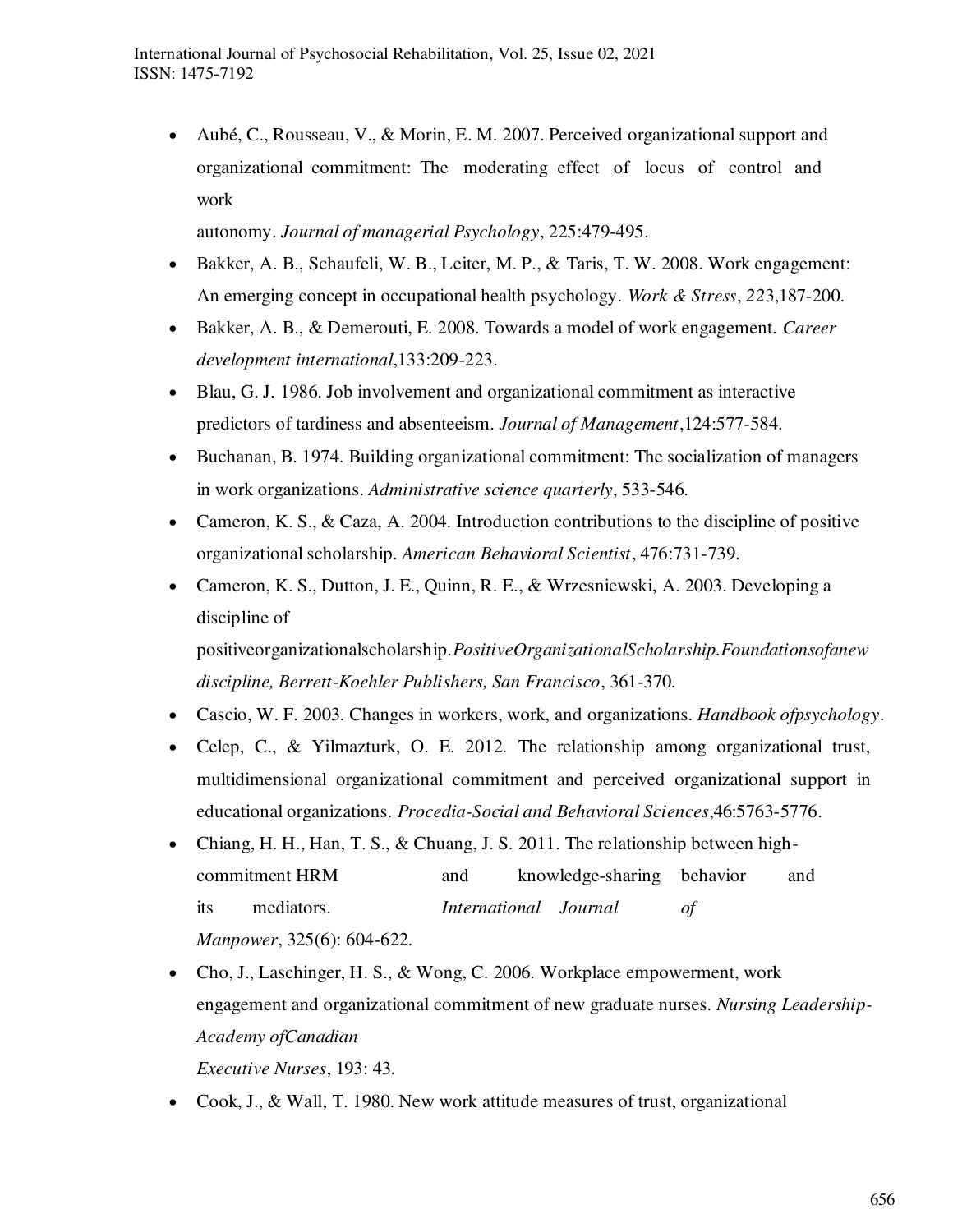commitment and personal need non-fulfillment. *Journal of occupational psychology*, 531:39-52.

- Cropanzano, R., & Wright, T. A. 1999. A 5-year study of change in the relationship between well-being and job performance. *Consulting Psychology Journal: Practice and Research*, 514: 252.
- Csikszentmihalyi, M. 2000. *Beyond boredom and anxiety*.Jossey-Bass.
- Diener, E., & Seligman, M. E. 2002. Very happy people. *Psychological science*, 131:81-84.
- Eisenberger, R., Fasolo, P., & Davis-LaMastro, V. 1990. Perceived organizational support and employee diligence, commitment, and innovation. *Journal of applied psychology*, 751,51.
- Eisenberger, S., Huntingdon, R., Hutchinson, S., & Sowa, D. 1986. Perceived organizational support.*JournalofAppliedPsychology,*713:500‐507.
- Emerson, R. M. 1976. Social exchange theory. *Annual review of sociology*,335-362.
- Filbeck, G., Gorman, R., & Fink, S. 2015. Employee Stock Ownership Plans: The Role of Employee Perceptions as Motivation. *Journal of Small Business Strategy*, 102:68-77.
- Foa, E. B., & Foa, U. G. 1980. Resource theory. In *Social exchange* pp. 77-94. SpringerUS.
- Foss, N. J., & Saebi, T. 2017. Fifteen years of research on business model innovation: How far have we come, and where should we go? *Journal of Management*, 431:200-227.
- Fredrickson, B. L. 1998. Cultivated emotions: Parental socialization of positive emotions and self- conscious emotions. *Psychological Inquiry*, 94:279-281.
- Fredrickson, B. L. 2001. The role of positive emotions in positive psychology: The broaden-and- build theory of positive emotions. *American psychologist*, 563:218.
- Fredrickson, B. L. 2003. The value of positive emotions: The emerging science of positive psychology is coming to understand why it's good to feel good. *American scientist*, 914:330-335.
- Fredrickson, B. L., & Joiner, T. 2002. Positive emotions trigger upward spirals toward emotional well-being. *Psychological science*, 132:172-175.
- Fuller, J. B., Hester, K., Barnett, T., & Relyea, L. F. C. 2006. Perceived organizational support and perceived external prestige: Predicting organizational attachment for university faculty, staff, and administrators. *The Journal of Social Psychology*, 1463: 327- 347.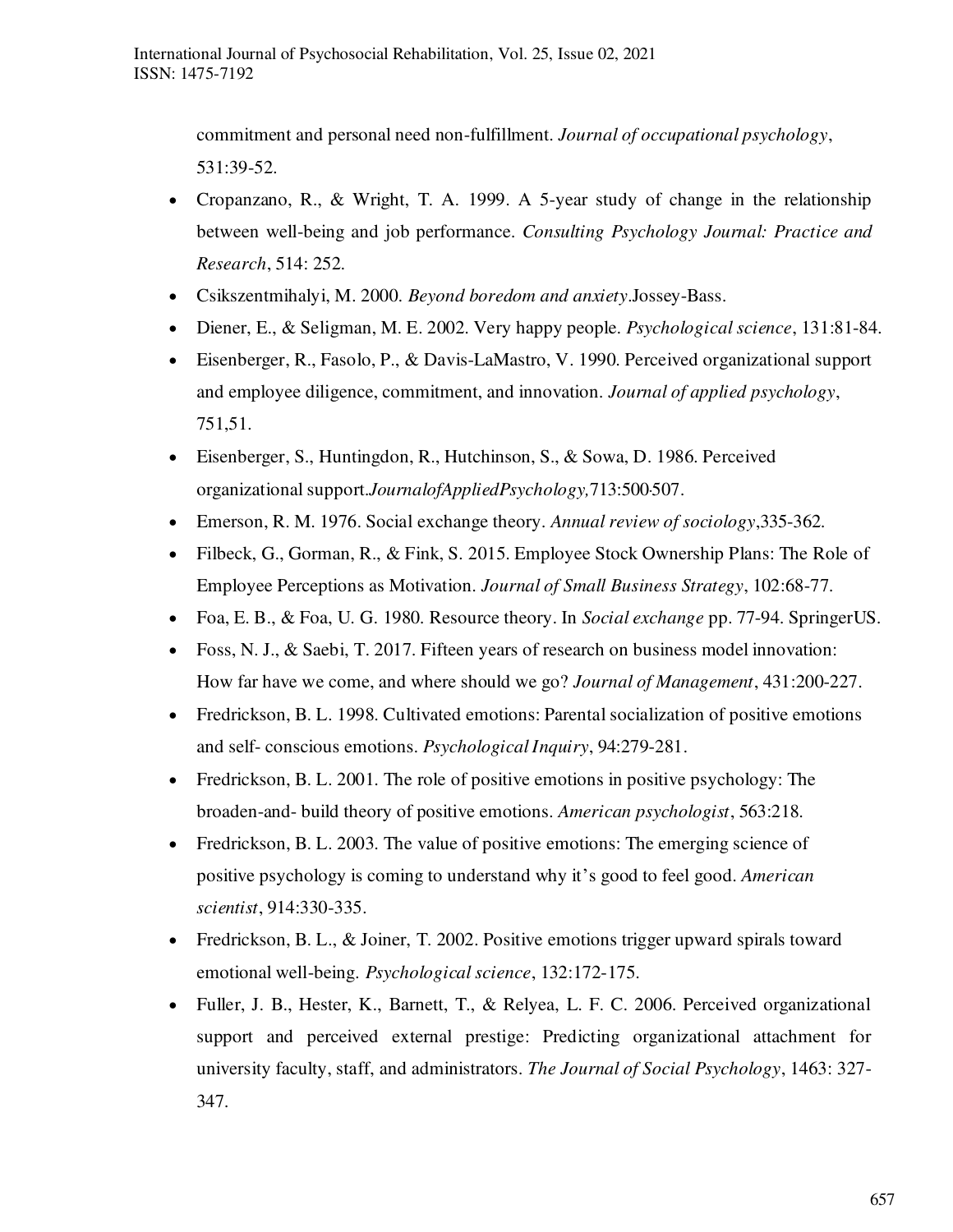- González-Romá, V., Schaufeli, W. B., Bakker, A. B., & Lloret, S. 2006. Burnout and work engagement: Independent factors or opposite poles?. *Journal of VocationalBehavior*, 681:165- 174.
- Gouldner, H. P. 1960. Dimensions of organizational commitment. *Administrative Science Quarterly*, 468-490.
- Gutierrez, A. P., Candela, L. L., & Carver, L. 2012. The structural relationships between organizational commitment, global job satisfaction, developmental experiences, workvalues,

organizationalsupport,andperson‐organizationfitamongnursingfaculty.*Journalofadvanced nursing*, 687:1601-1614.

- Hackman, J. R., & Oldham, G. R. 1976. Motivation through the design of work: Test of a theory. *Organizational behavior and human performance*, 162:250-279.
- Hakanen, J. J., Bakker, A. B., & Schaufeli, W. B. 2006. Burnout and work engagement among teachers. *Journal of school psychology*, 436:495-513.
- Hakanen, J. J., Schaufeli, W. B., & Ahola, K. 2008. The Job Demands-Resources model: A three- year cross-lagged study of burnout, depression, commitment, and workengagement. *Work &*

*Stress*, 223: 224-241.

- Hallberg, U. E., & Schaufeli, W. B. 2006. "Same same" but different? Can work engagement be discriminated from involvement and organizational commitment?.*European Psychologist*, 112:119-127.
- Hart, P. M., & Cooper, C. L. 2001. Occupational stress: Toward a more integrated framework. *Handbook of industrial, work and organizational psychology*,2:93-114.
- Ichniowski, C., Kochan, T. A., Levine, D., Olson, C., & Strauss, G. 1996. What works at work: Overview and assessment. *Industrial Relations: A Journal of Economy and Society*, 353:299-333.
- Judge, T. A. 1993. Does affective disposition moderate the relationship between job satisfaction and voluntary turnover? *Journal of Applied Psychology*, 783:395.
- Kanter, R. M. 1987. Men and women of the corporation revisited. *Management Review*,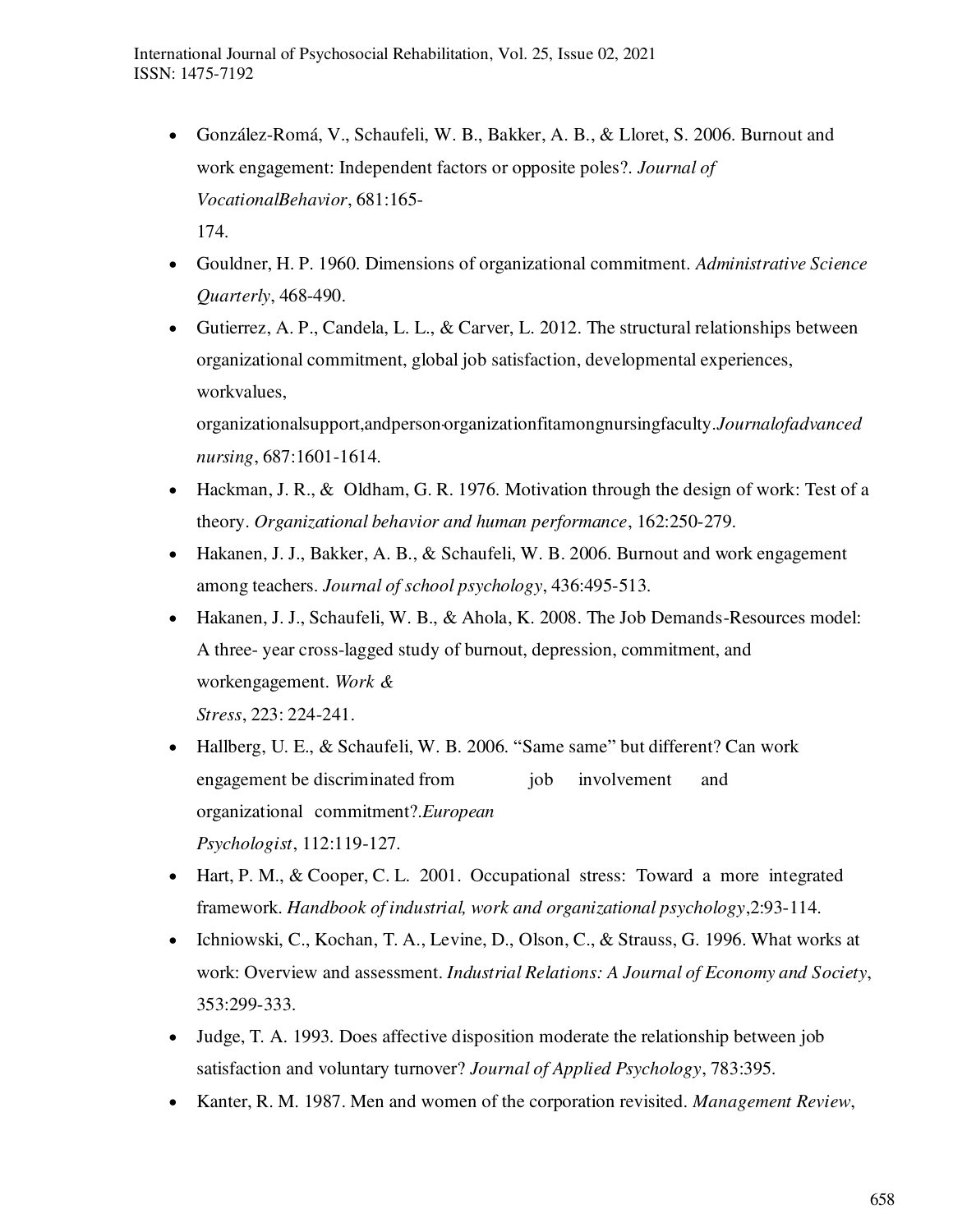763:14.

- Katz, D., & Kahn, R. L. 1978. The social psychology of organizations.
- Klein, K. J., & Hall, R. J. 1988. Correlates of employee satisfaction with stock ownership: who likes an ESOP most? *Journal of Applied Psychology*, 734:630.
- Kruse, D. 1999, April. Economic democracy or just another risk for workers? Reviewing the evidence on employee ownership and profit sharing. In *paper delivered at "Democracy, Participation, and Development" conference, Columbia University, April. School ofManagement*

*and Labor Relations, Rutgers University*.

- Kruse, D. 2002. Research evidence on prevalence and effects of employee ownership. *Journal of Employee Ownership Law and Finance*,144:65-90.
- Kruse, D., & Blasi, J. 1995. *Employee ownership, employee attitudes, and firm performance* No. w5277. National Bureau of EconomicResearch.
- Llorens, S., Bakker, A. B., Schaufeli, W., & Salanova, M. 2006. Testing the robustness of the job demands-resources model. *International Journal of Stress Management*, 133:378.
- Luthans, F., & Youssef, C. M. 2004. Human, Social, and Now Positive Psychological Capital Management: Investing in People for Competitive Advantage. *Organizational dynamics*,332:

143-160.

- Luthans, F., & Youssef, C. M. 2007. Emerging positive organizational behavior. *Journal of management*, 333: 321-349.
- Luthans, F. 2002. The need for and meaning of positive organizational behavior. *Journal of organizational behavior*, 236:695-706.
- Mael, F. A., & Tetrick, L. E. 1992. Identifying organizational identification. *Educational and psychological measurement*, 524:813-824.
- Maslach, C., & Leiter, M. P. 1997. The truth aboutburnout.
- Maslach, C., Schaufeli, W. B., & Leiter, M. P. 2001. Job burnout. *Annual review of psychology*, 521: 397-422.
- Mathieu, J. E., & Zajac, D. M. 1990. A review and meta-analysis of the antecedents, correlates, and consequences of organizational commitment. *Psychological bulletin*, 1082:171.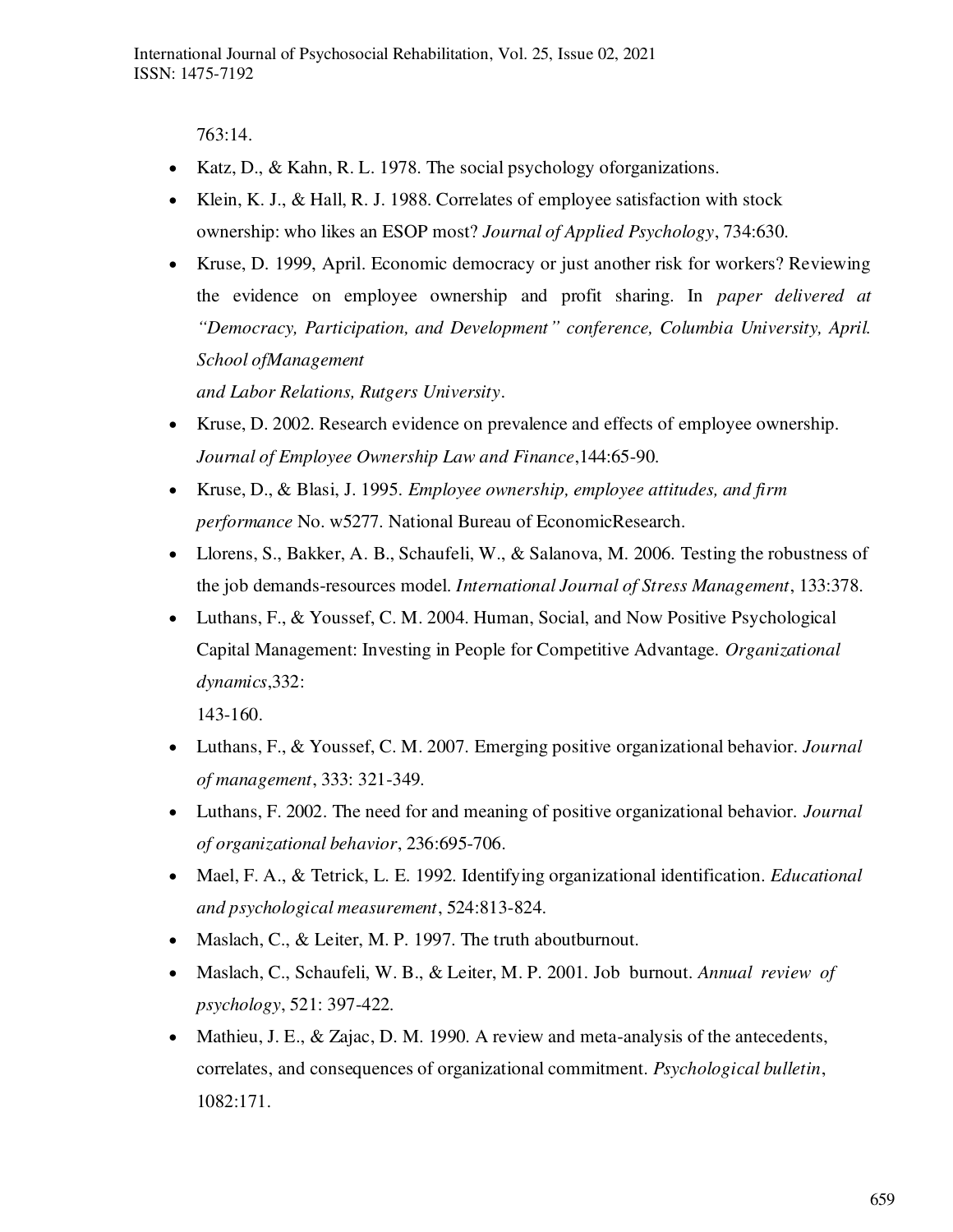- May, D. R., Gilson, R. L., & Harter, L. M. 2004. The psychological conditions of meaningfulness, safety and availability and the engagement of the human spirit at work. *Journal of occupational and organizational psychology*, 771:11-37.
- Meier, K. J., Favero, N., & Compton, M. 2016. Social Context, Management, and Organizational Performance: When human capital and social capital serve as substitutes. *Public Management Review*, 182:258-277.
- Meyer, J. P., & Allen, N. J. 1991. A three-component conceptualization of organizational commitment. *Human resource management review*, 11:61-89.
- Mowday, R.T, Porter, L.W, & Steers, R.M.1982. Employee organizational linkages. New

York: Academic Press.

- Mowday, R. T., Steers, R. M., & Porter, L. W. 1979. The measurement of organizational commitment. *Journal of vocational behavior*, 142: 224-247.
- Nima, A. A., Moradi, S., Archer, T., Garcia, D., & Andersson Arntén, A. C. 2014. Swedish Police Personnel: Work Climate, Work Engagement, and Organizational Commitment. In *26th Association for Psychological Science Annual Convention. San Francisco, California,USA*.
- Pendleton, A., Wilson, N., & Wright, M. 1998. The perception and effects of share ownership: empiricalevidencefromemployeebuy‐outs.*BritishJournalofIndustrialRelations*,361:99- 123.
- Porter, L. W., Steers, R. M., Mowday, R. T., & Boulian, P. V. 1974. Organizational commitment, job satisfaction, and turnover among psychiatric technicians. *Journal of applied psychology*, 595:603.
- Poutsma, E., & Kaarsemaker, E. 2015. Added Value of Employee Financial Participation. In *Human Resource Management Practices* 181-196. Springer InternationalPublishing.
- Daniel I. Prajogo, Adegoke Oke, 2016 "Human capital, service innovation advantage, and business performance: The moderating roles of dynamic and competitive environments", *International Journal of Operations & Production Management*, 369:974- 994, https://doi.org/10.1108/IJOPM-11-2014-0537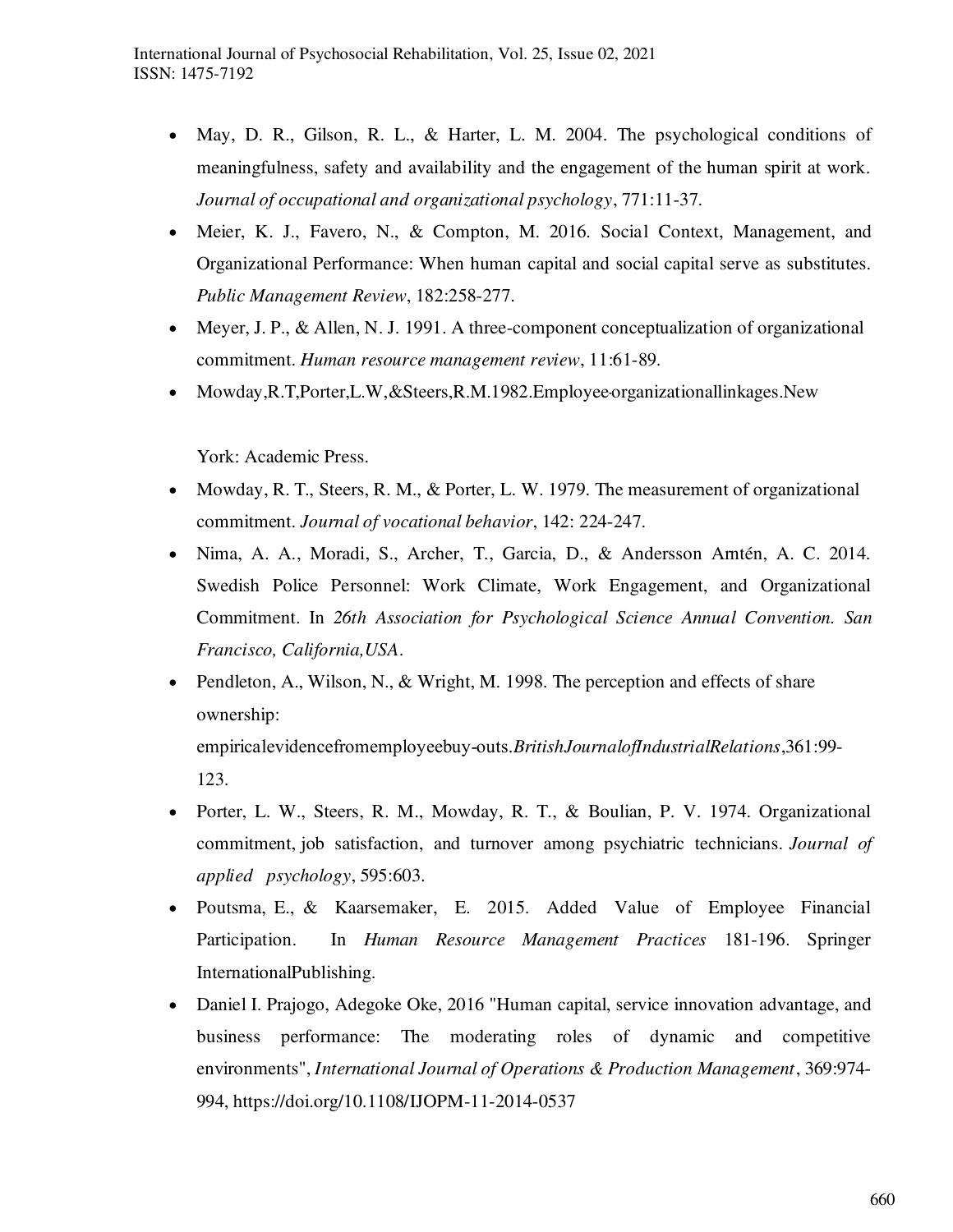- Rhoades, L., & Eisenberger, R. 2002. Perceived organizational support: a review of the literature. *Journal of applied psychology*, 874:698.
- Riggle, R. J., Edmondson, D. R., & Hansen, J. D. 2009. A meta-analysis of the relationship between perceived organizational support and job outcomes: 20 years of research. *Journal of Business Research*, 62(10):1027-1030.
- Ryff, C. D. 1989. Happiness is everything, or is it? Explorations on the meaning of psychological well-being. *Journal of personality and social psychology*,576:1069.
- Saks, A. M. 2006. Antecedents and consequences of employee engagement. *Journal of managerial psychology*,217:600-619.
- Salanova, M., Agut, S., & Peiró, J. M. 2005. Linking organizational resources and work engagement to employee performance and customer loyalty: the mediation ofservice climate. *Journal of Applied Psychology*, 906: 1217.
- Schaufeli, W. B., & Bakker, A. B. 2004. Job demands, job resources, and their relationship with burnoutandengagement:Amultisamplestudy.*JournaloforganizationalBehavior*, 253:293- 315.
- Schaufeli, W. B., Salanova, M., González-Romá, V., & Bakker, A. B. 2002. The measurement of engagement and burnout: A two sample confirmatory factor analytic approach. *Journal of Happiness studies*,31:71-92.
- Schaufeli, W. B., Bakker, A. B., & Salanova, M. 2006. The measurement of work engagement with a short questionnaire a cross-national study. *Educational and psychological Measurement*, 664: 701-716.
- Shoenfelt, E. L., & Battista, L. 2004. A Laboratory Study of Satisfaction Effects on Mood State, Withdrawal Intentions, and Organizational Citizenship Behavior 1. *Psychological reports*, 953:803-820.
- Shore, L. M., & Shore, T. H. 1995. Perceived organizational support and organizational justice. *Organizationalpolitics,justice,andsupport:Managingthesocialclimateofthe workplace*, 149-164.
- Simons, J. C., & Buitendach, J. H. 2013. Psychological capital, work engagement and organizationalcommitmentamongstcallcentreemployeesinSouthAfrica.*SAJournalof Industrial Psychology*, 392: 1-12.